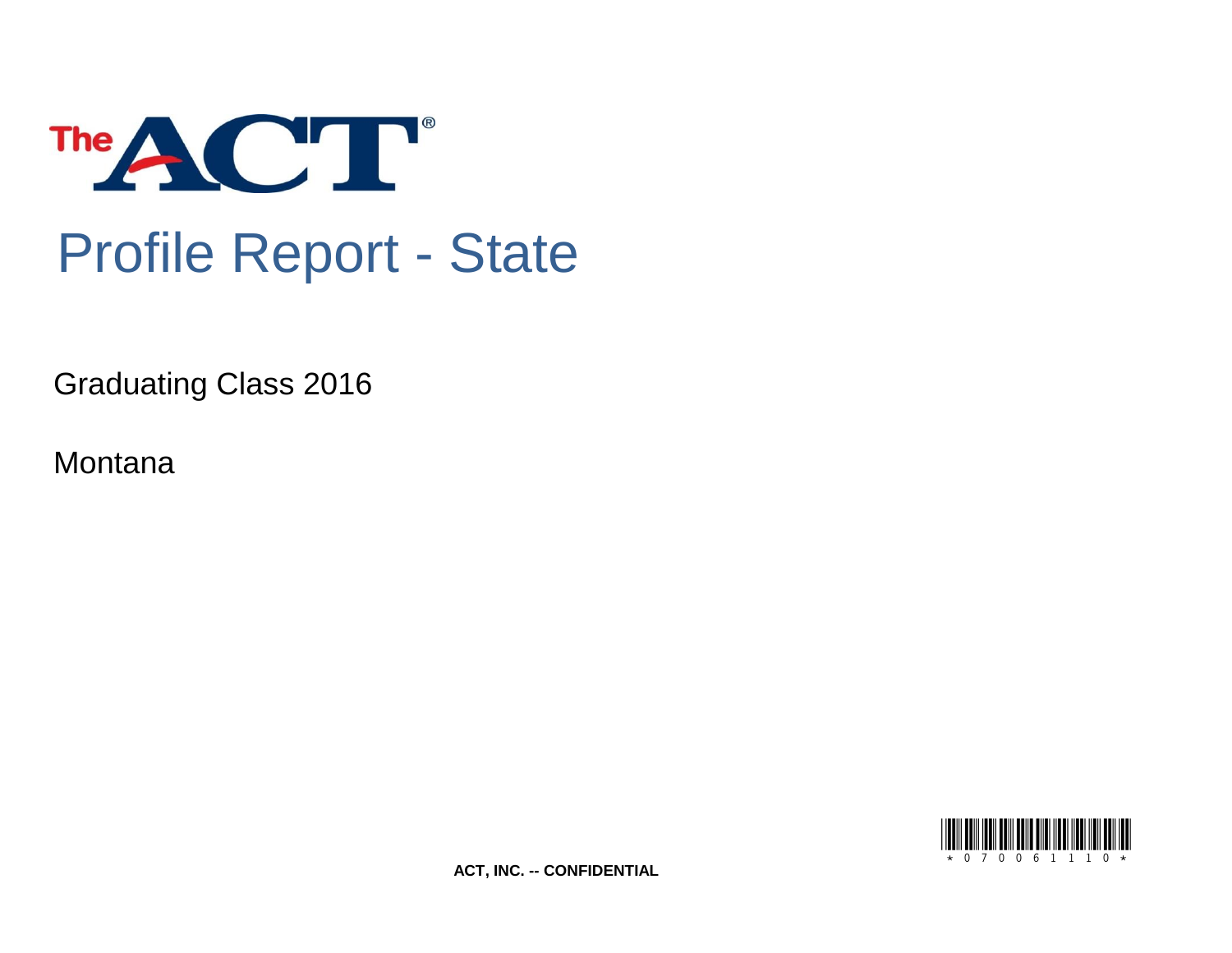# New to your 2016 Profile Report

In Fall 2015, ACT introduced additional test scores and indicators to provide students and educators with more insight into critical aspects of college and career readiness. Tables for these new scores and indicators (Writing scores from enhanced design, ELA score, STEM score, Understanding Complex Texts Indicator, and Progress Toward Career Readiness Indicator) are included in this report to describe available data. To determine where the new scores are summarized in this report, please consult the Table of Contents.

- **Writing scores:** Writing scores describe core writing competencies valued by high school and college educators. These competencies are summarized by the writing scores. Writing scores from test events before September 2015 will be reported on the 2-12 scale. Writing scores from test events on or after September 2015 will be reported on the 1-36 scale.
- **ELA:** The English Language Arts (ELA) score is based upon student scores in ACT English, Reading, and Writing, and is intended to represent a measure of students' overall literacy skills. This score utilizes ACT's customary 1-36 scale.
- **STEM:** In response to the national focus on student performance in Science, Technology, Engineering, and Mathematics (STEM), a STEM score was developed to gauge students' overall performance in mathematics and science. This score, driven by ACT Matehmatics and Science scores, ranges from 1 to 36. Test scores from previous years have been calculated.
- **Understanding Complex Texts Indicator:** The Understanding Complex Texts indicator represents students' progress toward understanding the complex written material encountered in college and careers. The indicator is reported in three proficiency levels: Below Proficient, Proficient, and Above Proficient.
- **Progress Toward Career Readiness Indicator:** Progress toward career readiness indicator is based upon the ACT Composite score, representing the level at which students perform relative to the National Career Readiness Certificate (NCRC). Symbolizing attainment of workplace employability skills critical to job success, this indicator is reported in four levels: Progress Needs Improvement, Progress Toward Bronze NCRC, Progress Toward Silver NCRC, and Progress Toward Gold NCRC.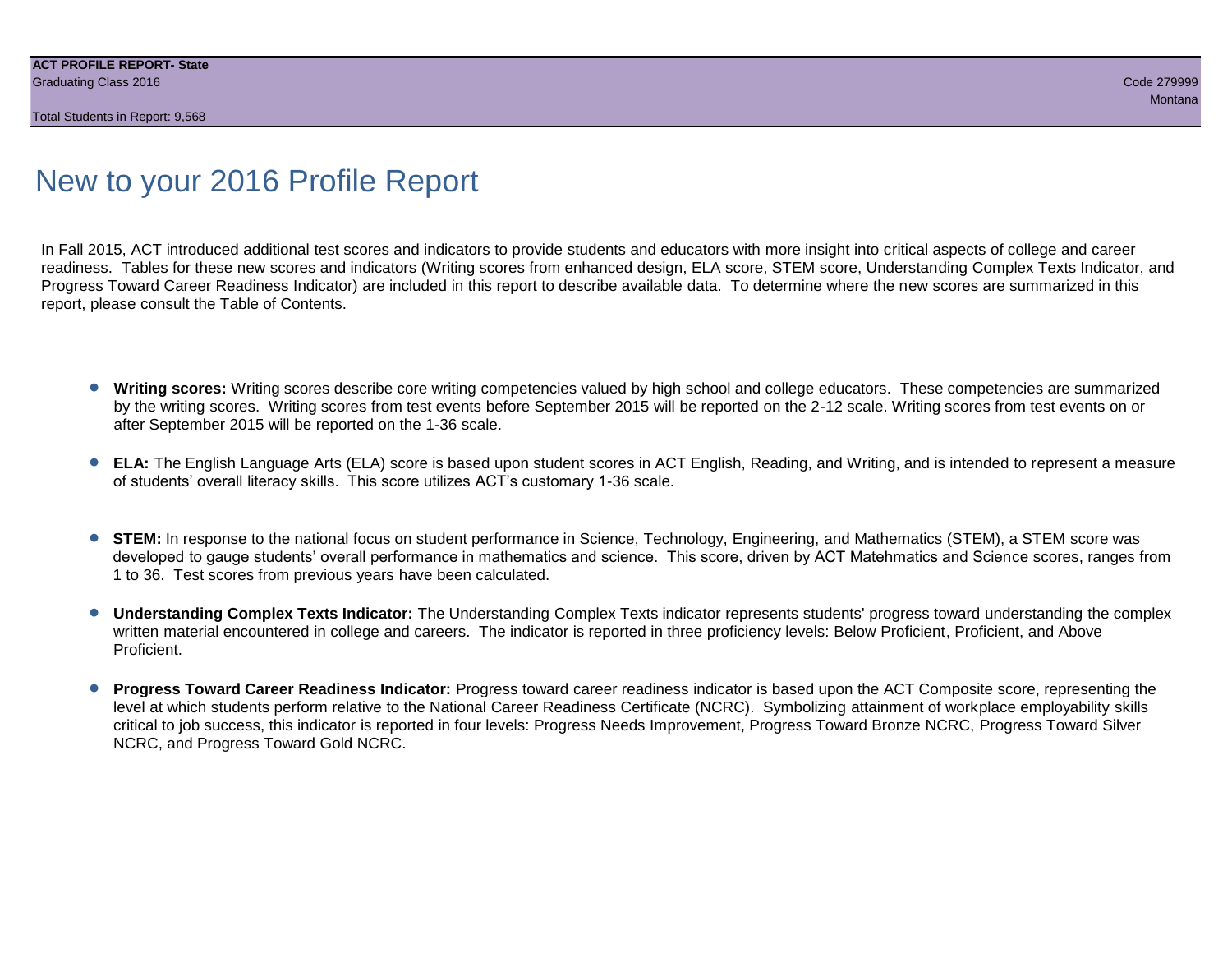| <b>ACT PROFILE REPORT - State</b> | <b>PAGE</b> |
|-----------------------------------|-------------|
| Graduating Class 2016             | Code 279999 |

# **Table of Contents**

| Section I: Executive Summary<br>Percent of Your Students Ready for College-Level Coursework<br>Five Year Trends-Percent of Students Who Met College Readiness Benchmarks<br>Five Year Trends-Average ACT Scores<br>Five Year Trends-Average ACT Scores by Level of Preparation<br>Five Year Trends-Percent and Average Composite Score by Race/Ethnicity<br>Five Year Trends-Achievement in STEM<br>Proficiency Toward Understanding Complex Text<br>Average ACT College Reportable Scores by Test Session Duration<br>Percent of Students Who Met College Readiness Benchmark Scores by Test Session Duration | Page 5  |
|----------------------------------------------------------------------------------------------------------------------------------------------------------------------------------------------------------------------------------------------------------------------------------------------------------------------------------------------------------------------------------------------------------------------------------------------------------------------------------------------------------------------------------------------------------------------------------------------------------------|---------|
| Section II: Academic Achievement<br>ACT Score Distributions, Cumulative Percentages, Averages, and Quartile Values<br>Average ACT Composite Scores for Race/Ethnicity by Level of Preparation<br>Average ACT Scores by Race/Ethnicity<br>Average ACT Composite Scores for Gender by Level of Preparation<br>Average ACT Scores by Gender                                                                                                                                                                                                                                                                       | Page 11 |
| Section III: College Readiness & Impact of Course Rigor<br>Percent of Students in College and Career Readiness Standards (CCRS) Score Ranges<br>Percent of Students Who Met ACT College Readiness Benchmark Scores by Gender and Race/Ethnicity<br>Progress Toward National Career Readiness Certificates<br>College Readiness Benchmark Percent and Average ACT Scores by Overall High School Curriculum<br>College Readiness Benchmark Percent and Average ACT Scores by Content-Specific Curriculum<br>College Readiness Benchmark Percent and Average ACT Scores by Common Course Patterns                 | Page 17 |
| Section IV: Career and Educational Aspirations<br>Distribution of Planned Educational Majors for All Students by College Plans<br>Average ACT Composite Scores for Racial/Ethnic Groups by Post-Secondary Educational Aspirations<br>Students' Score Report Preferences at Time of Testing                                                                                                                                                                                                                                                                                                                     | Page 23 |
| Section V: Optional Writing Test Results<br>Average ACT Total Writing and English/Language Arts Scores by Race/Ethnicity and Gender                                                                                                                                                                                                                                                                                                                                                                                                                                                                            | Page 27 |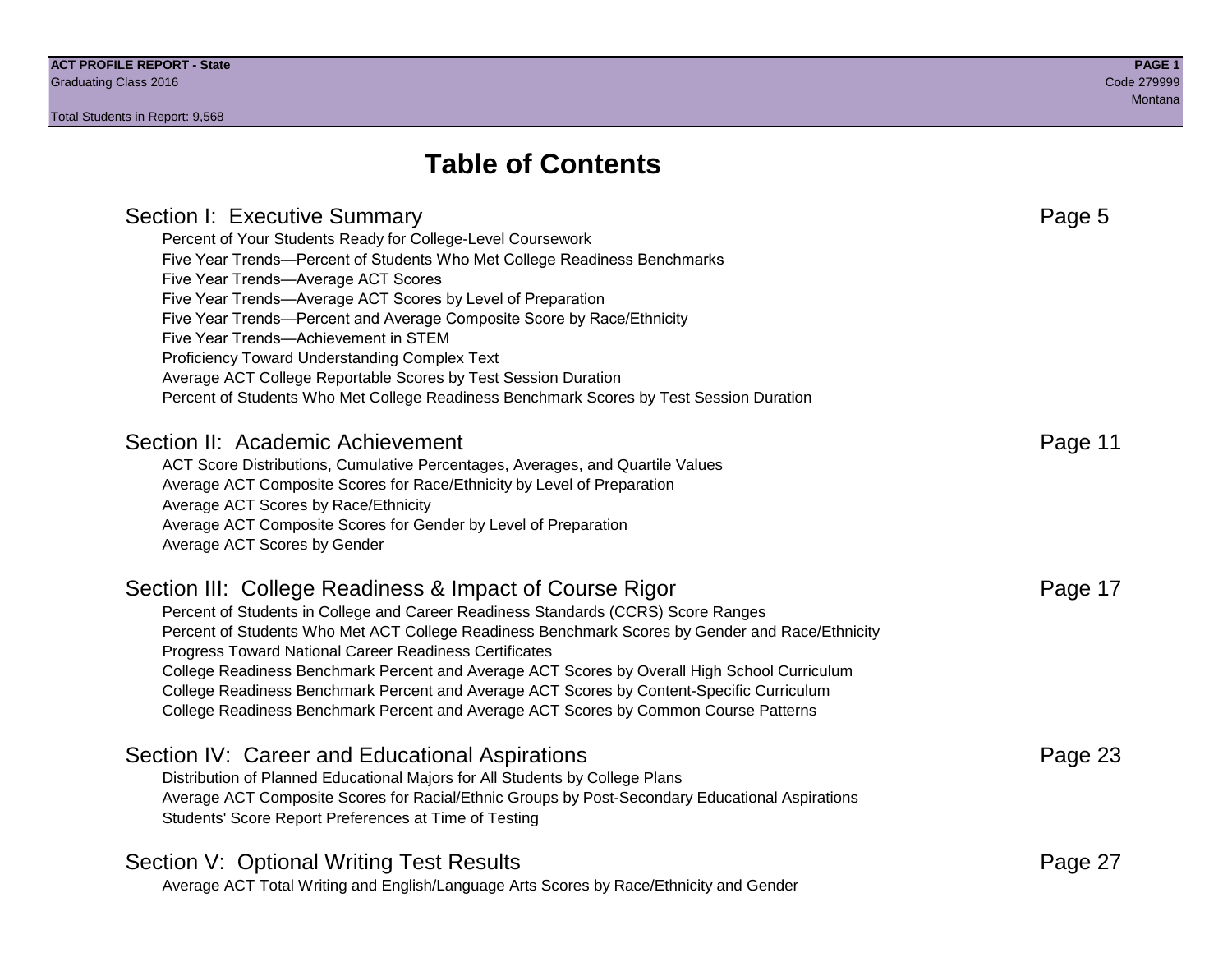#### Total Students in Report: 9,568

This report provides information about the performance of your 2016 graduating seniors who took the ACT as sophomores, juniors, or seniors; and self-reported at the time of testing that they were scheduled to graduate in 2016. Beginning with the Graduating Class of 2013, all students whose scores are college reportable, both standard and extended time tests, are now included in the report.

This report focuses on:

**Performance** - student test performance in the context of college readiness

**Access** - number of your graduates exposed to college entrance testing and the percent of race/ethnicity participation

**Course Selection** - percent of students pursuing a core curriculum

**Course Rigor** - impact of rigorous coursework on achievement

**College Readiness** - percent of students meeting ACT College Readiness Benchmark Scores in each content area

**Awareness** - extent to which student aspirations match performance

**Articulation** - colleges and universities to which your students send test results

Each year, test data for a school, district, and the state represents a different cohort of students. ACT encourages educators to focus on trends (3, 5, 10 years), not year-to-year changes. Such changes can represent normal – even expected – fluctuations. On the other hand, trend lines offer more insight into what is happening in a school, district, or the state.

Furthermore, ACT encourages educators to measure student performance in the context of college readiness measures. The focus should be on the number and percentage of students who met or exceeded ACT's College Readiness Benchmark Scores, a measure that is much more meaningful and understandable than an average composite score for a group of students.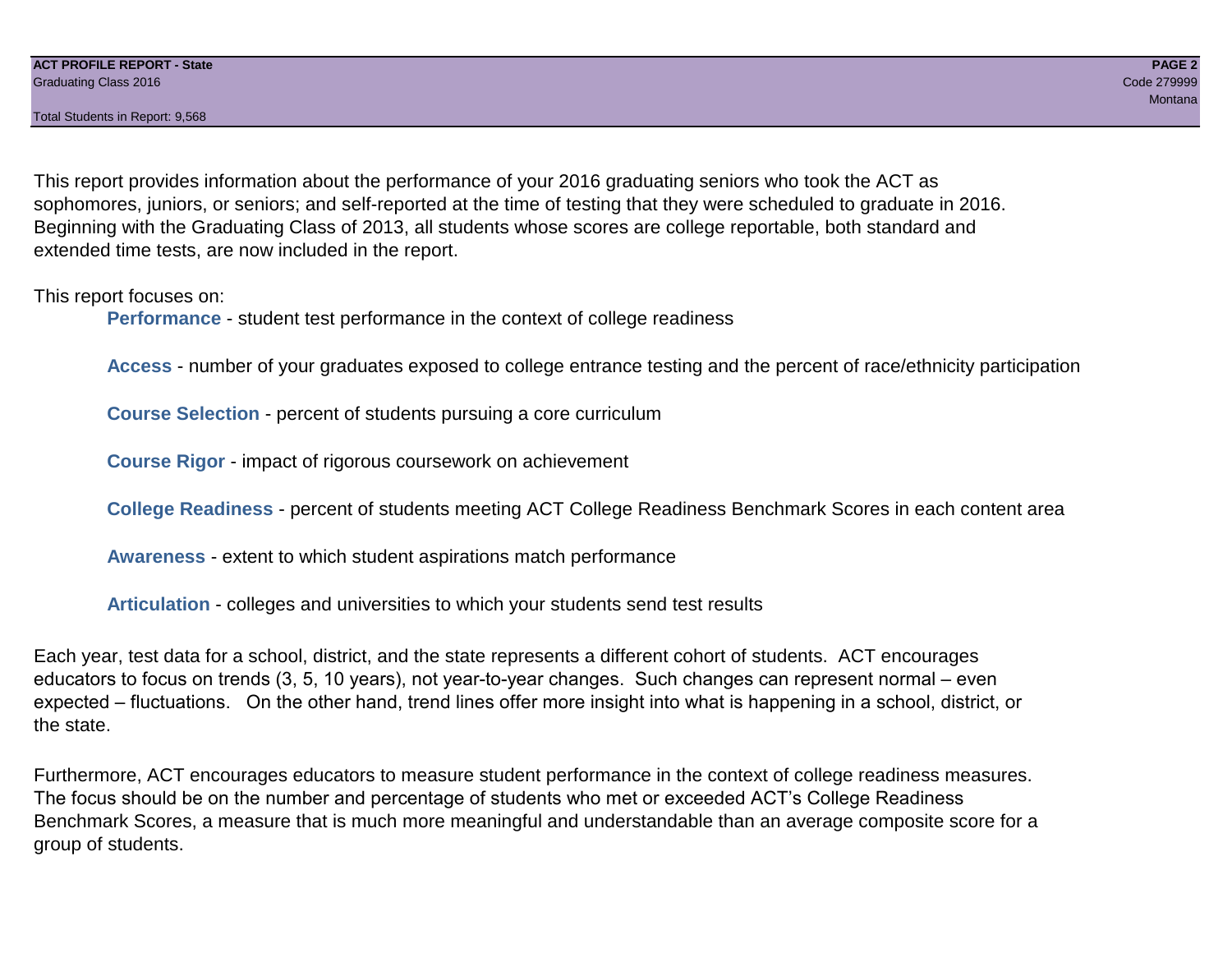Total Students in Report: 9,568

# **The ACT is a curriculum-based measure of college readiness. ACT components include:**

Tests of academic achievement in English, math, reading, science, and writing (optional) High school grade and course information Student Profile Section Career Interest Inventory

# **The ACT:**

Every few years, ACT conducts the **ACT National Curriculum Survey** to ensure its curriculum-based assessment tools accurately measure the skills high school teachers teach and instructors of entry-level college courses expect. The ACT is the only college readiness test designed to reflect the results of such a survey.

ACT's **College Readiness Standards** are sets of statements intended to help students, parents and educators understand the meaning of test scores. The standards relate test scores to the types of skills needed for success in high school and beyond. They serve as a direct link between what students have learned and what they are ready to do next. The ACT is the only college readiness test for which scores can be tied directly to standards. *Connecting College Readiness Standards to the Classroom* interpretive guides can be found at www.act.org/content/act/en/education-and-career-planning/college-and-career-readiness-standards.html.

Only the ACT reports **College Readiness Benchmark Scores** – A benchmark score is the minimum score needed on an ACT subject-area test to indicate a 50% chance of obtaining a B or higher or about a 75% chance of obtaining a C or higher in the corresponding credit-bearing college courses, which include English Composition, Algebra, Social Science, Biology and STEM. These scores were empirically derived based on the actual performance of students in college.

| <b>College Course/Course Area</b> | <b>ACT Score</b> | <b>Benchmark Score</b> |
|-----------------------------------|------------------|------------------------|
| <b>English Composition</b>        | English          | 18                     |
| Algebra                           | Mathematics      | 22                     |
| <b>Social Sciences</b>            | Reading          | 22                     |
| Biology                           | Science          | 23                     |
| <b>STEM</b>                       | <b>STEM</b>      | 26                     |

For more information, go to www.act.org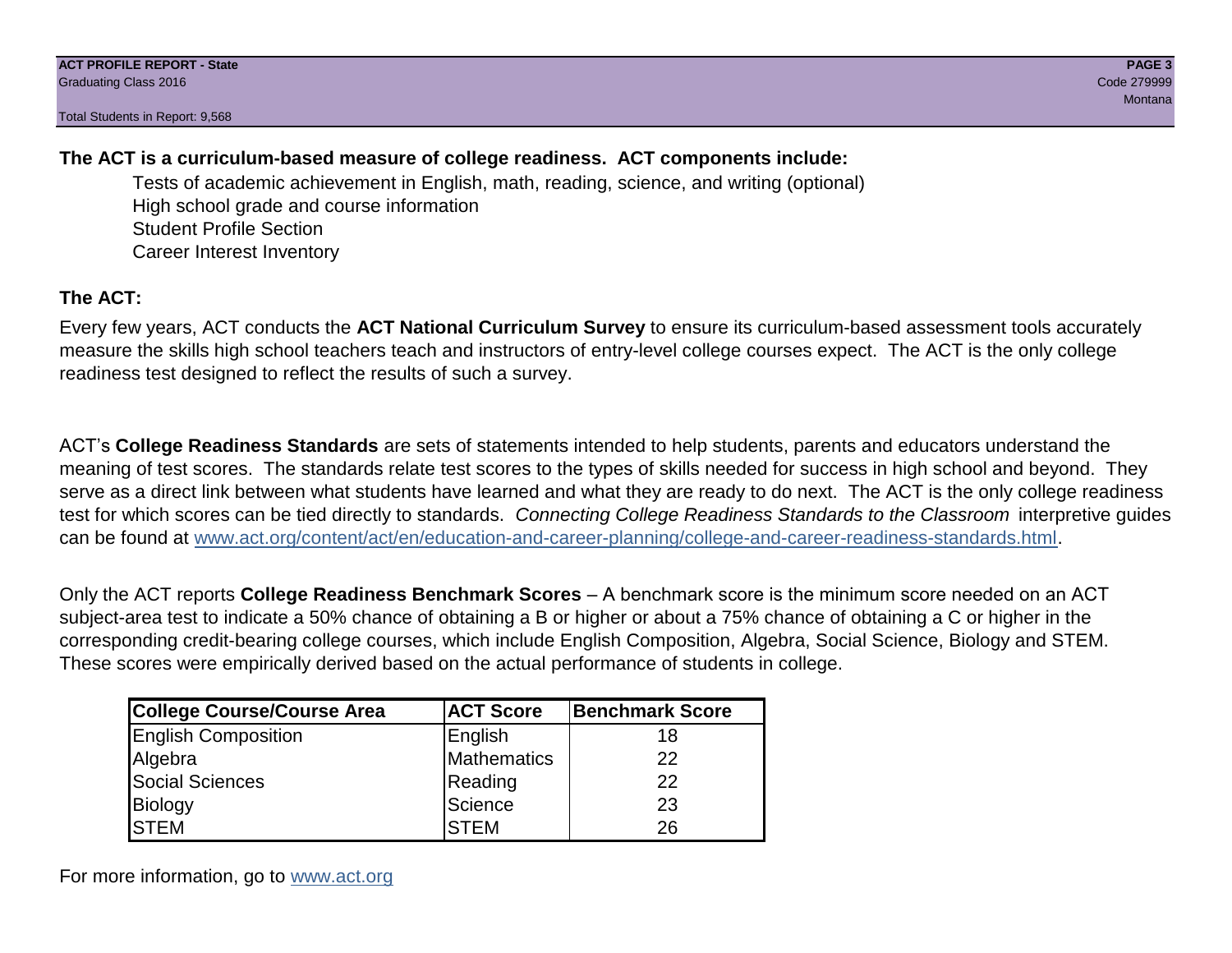# **How to Improve Scores and Increase College Readiness**

22% of your students met all four ACT College Readiness Benchmark Scores (Table 1.1). To improve students' scores and increase the percentage of students identified as college ready, ACT suggests:

PROVIDING ACCESS FOR ALL STUDENTS TO TAKE THE ACT: 9,568 of your students are included in this report (the 'cohort'). Increasing access insures that more students have the opportunity to consider college and allows the reader to use this report to evaluate how well courses and instructional programs are preparing students for college and work.

MAKING CORE CURRICULUM A PRIORITY: Emphasize the need for all students to develop college and work ready skills, regardless of postsecondary aspirations. 46% of the students in the cohort reported taking courses that would be considered 'Core or More' (Table 1.4).

MAKING SURE STUDENTS ARE TAKING THE RIGHT KINDS OF COURSES: Table 3.8 reports 16% of the cohort took less than three years of math courses. Of these students, 5% were college ready. 18% of the cohort reported taking a course sequence of Algebra I, Algebra II, and Geometry. 17% of these students were college ready. In comparison, 57% of the students who took 3 or more years of math beyond Algebra I, Algebra II, and Geometry were college ready. Getting more students ready for Algebra prior to 9th grade will increase the chances that students will be prepared for and take advanced-level math courses.

Similarly, Table 3.8 reports 33% of the cohort took less than three years of natural science courses. 14% of these students were college ready. In comparison, 45% of students who took at least three years of science coursework were college ready.

EVALUATING RIGOR OF COURSES: Table 3.1 reports the percentage of students falling in each of the ACT College Readiness Standards score ranges. For example, approximately 52% of the cohort fall into the lowest three Mathematics score ranges. To increase these students' achievement, identify the standards they should focus on next by accessing ACT's College Readiness Standards at www.act.org/standard.

PLAN GUIDANCE ACTIVITIES BASED ON STUDENTS' CAREER AND COLLEGE ASPIRATIONS: Data in Tables 4.1 and 4.2 enable the reader to determine if aspirations are consistent with academic performance and whether, among students with similar aspirations, academic performance is consistent across racial/ethnic groups.

For more information on interpreting data in this report, or to learn how ACT can help your students improve their readiness for college and the workplace, contact ACT Customer Service at 319-337-1365 or customerservices@act.org.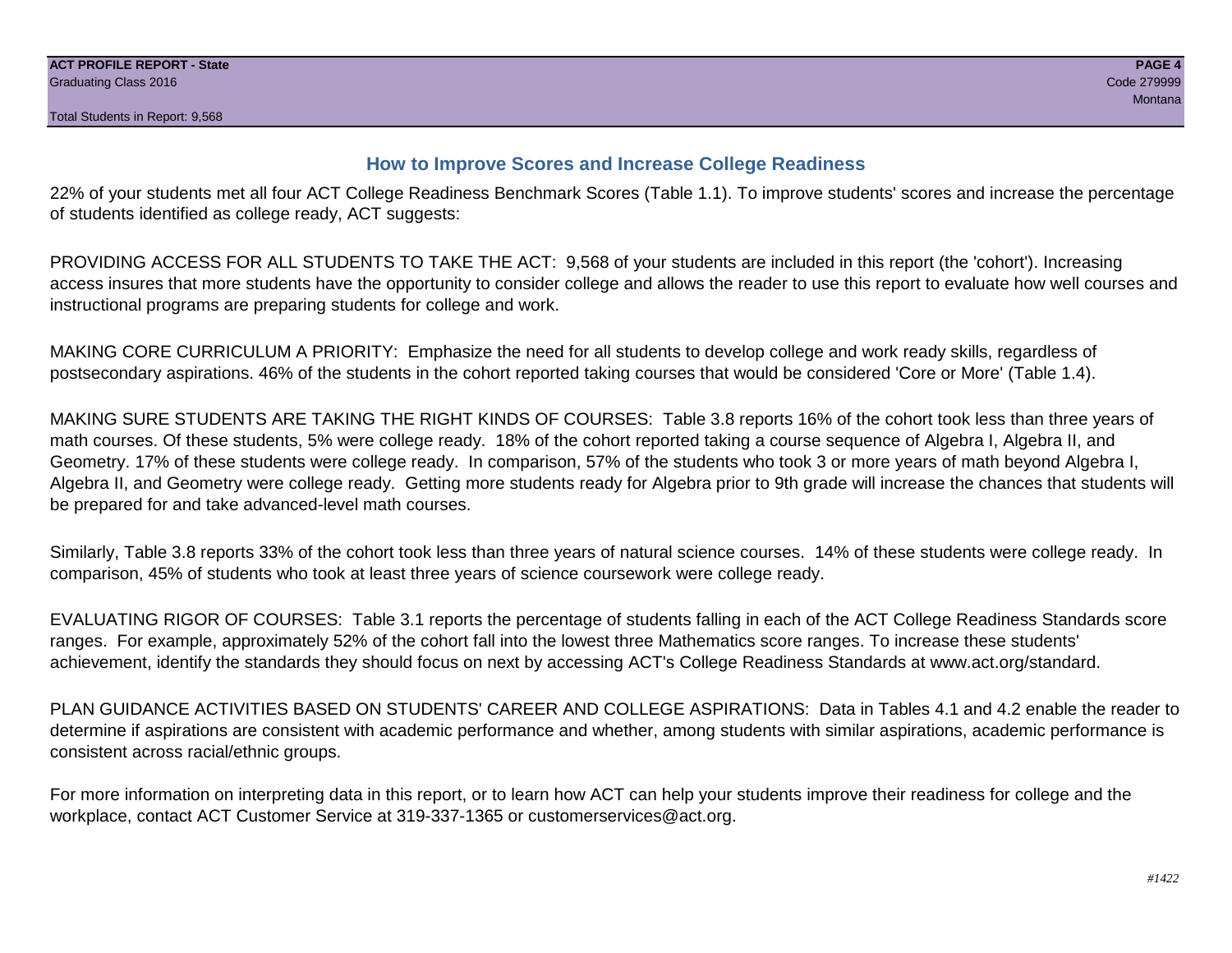**ACT PROFILE REPORT - State: SECTION I, EXECUTIVE SUMMARY PAGE 5** Graduating Class 2016 Code 279999

Total Students in Report: 9,568

# Section I Executive Summary

Beginning in August of 2013, all students whose scores are college reportable, both standard and extended time tests, are now included. Also beginning in August 2013 Graduating Class data, College Readiness Benchmarks for Reading and Science were updated to reflect the most recent college coursework research.

> To find the results of only standard time or extended time test takers, refer to Tables 1.7 and 1.8 on page 9.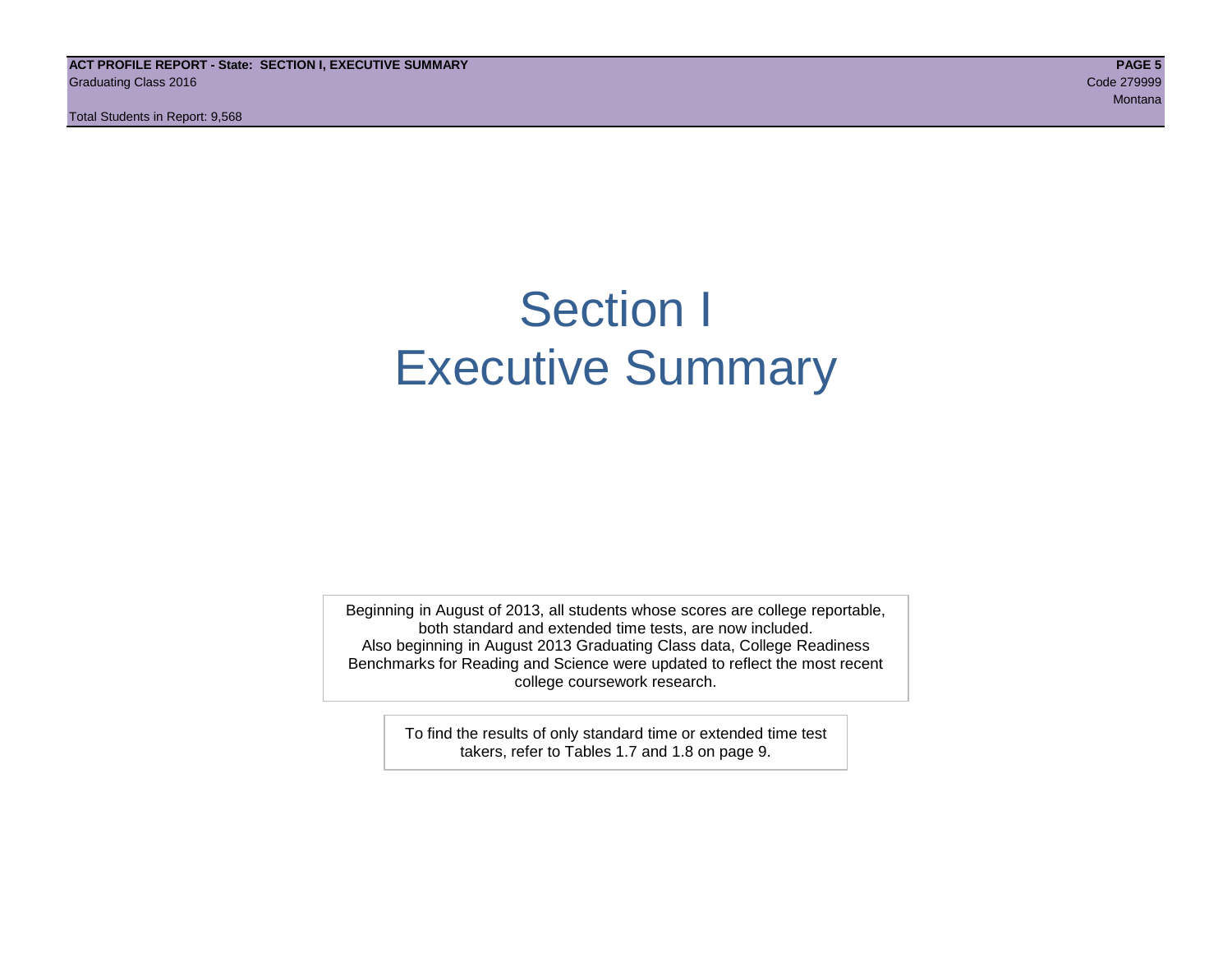#### **ACT PROFILE REPORT - State: SECTION I, EXECUTIVE SUMMARY PAGE 6** Graduating Class 2016 Code 279999

Total Students in Report: 9,568





**A benchmark score is the minimum score needed on an ACT subject-area test to indicate a 50% chance of obtaining a B or higher or about a 75% chance of obtaining a C or higher in the corresponding credit-bearing college course.**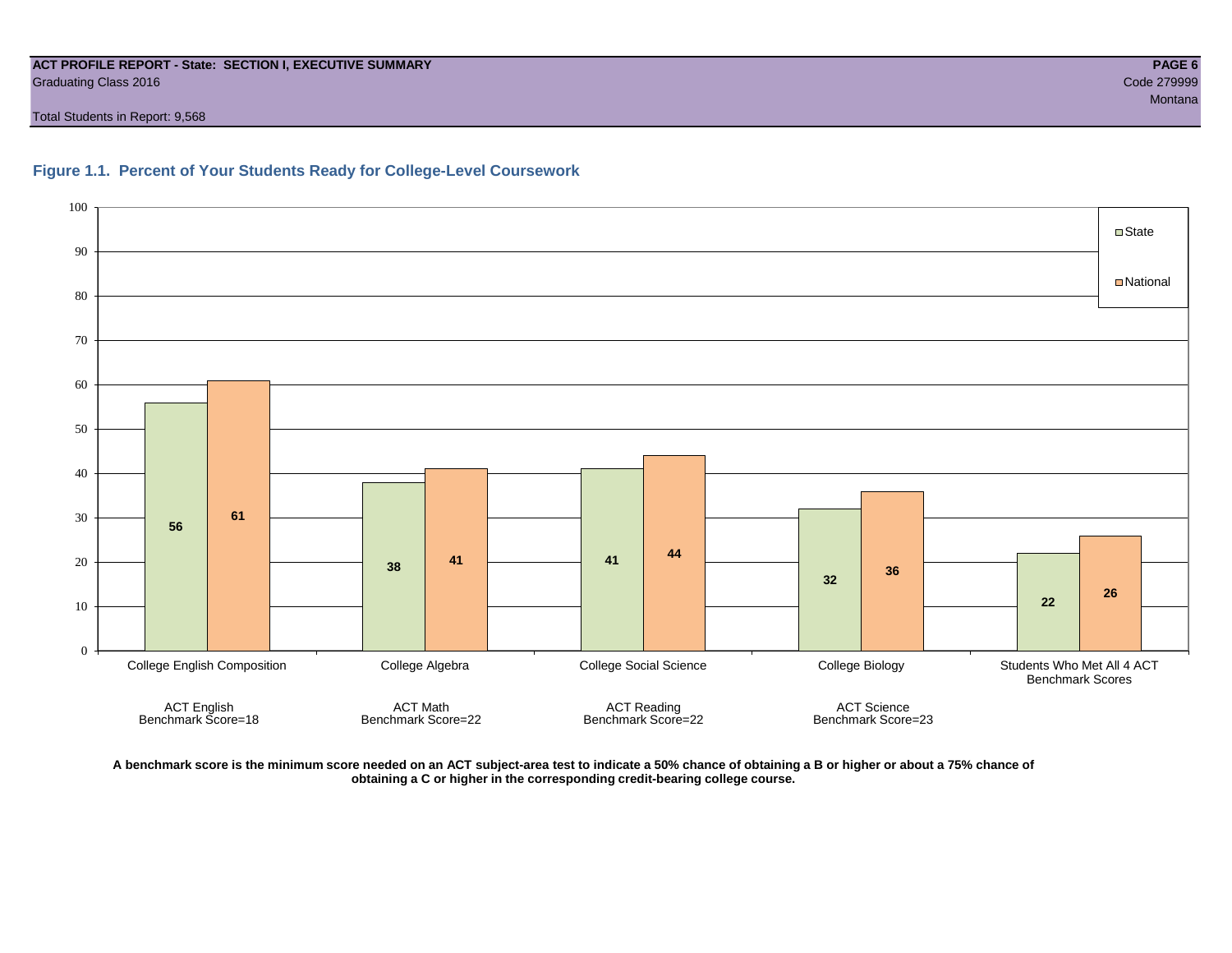#### **ACT PROFILE REPORT - State: SECTION I, EXECUTIVE SUMMARY PAGE 7** Graduating Class 2016 Code 279999

Total Students in Report: 9,568

# **Table 1.1. Five Year Trends—Percent of Students Who Met College Readiness Benchmarks**

|      |                | <b>Number of Students</b> |              |                | <b>Percent Who Met Benchmarks</b> |                    |              |                 |                |          |                     |          |  |  |  |
|------|----------------|---------------------------|--------------|----------------|-----------------------------------|--------------------|--------------|-----------------|----------------|----------|---------------------|----------|--|--|--|
|      | Tested         |                           |              | <b>English</b> |                                   | <b>Mathematics</b> | Reading      |                 | <b>Science</b> |          | <b>Met All Four</b> |          |  |  |  |
| Year | <b>State</b>   | National                  | <b>State</b> | National       | <b>State</b>                      | National           | <b>State</b> | <b>National</b> | <b>State</b>   | National | <b>State</b>        | National |  |  |  |
| 2012 | 6,024          | ,666,017                  | 74           | 67             | 54                                | 46                 | 63           | 52              | 37             | 31       | 30                  | 25       |  |  |  |
| 2013 | 6,631          | ,799,243                  | 66           | 64             | 49                                | 44                 | 50           | 44              | 39             | 36       | 28                  | 26       |  |  |  |
| 2014 | $9.61^{\circ}$ | 1,845,787                 | 60           | 64             | 39                                | 43                 | 44           | 44              | 33             | 37       | 23                  | 26       |  |  |  |
| 2015 | 9,489          | ,924,436                  | 57           | 64             | 41                                | 42                 | 44           | 46              | 36             | 38       | 24                  | 28       |  |  |  |
| 2016 | 9,568          | 2,090,342                 | 56           | 61             | 38                                | 41                 | 41           | 44              | 32             | 36       | 22                  | 26       |  |  |  |

# **Table 1.2. Five Year Trends—Average ACT Scores**

|      |              | <b>Number of Students</b> | <b>Average ACT Scores</b> |                |                    |          |                |                 |              |                |                  |          |  |  |
|------|--------------|---------------------------|---------------------------|----------------|--------------------|----------|----------------|-----------------|--------------|----------------|------------------|----------|--|--|
|      |              | <b>Tested</b>             |                           | <b>English</b> | <b>Mathematics</b> |          | <b>Reading</b> |                 |              | <b>Science</b> | <b>Composite</b> |          |  |  |
| Year | <b>State</b> | <b>National</b>           | <b>State</b>              | National       |                    | National | <b>State</b>   | <b>National</b> | <b>State</b> | National       | <b>State</b>     | National |  |  |
| 2012 | 6,024        | .666,017                  | 21.1                      | 20.5           | 21.9               | 21.1     | 22.6           | 21.3            | 22.0         | 20.9           | 22.0             | 21.1     |  |  |
| 2013 | 6,631        | 1,799,243                 | 20.2                      | 20.2           | 21.4               | 20.9     | 21.9           | 21.1            | 21.2         | 20.7           | 21.3             | 20.9     |  |  |
| 2014 | 9.611        | ,845,787                  | 19.3                      | 20.3           | 20.5               | 20.9     | 21.1           | 21.3            | 20.4         | 20.8           | 20.5             | 21.0     |  |  |
| 2015 | 9,489        | 924,436.                  | 19.1                      | 20.4           | 20.4               | 20.8     | 21.0           | 21.4            | 20.5         | 20.9           | 20.4             | 21.0     |  |  |
| 2016 | 9,568        | 2.090.342                 | 19.0                      | 20.1           | 20.2               | 20.6     | 20.8           | 21.3            | 20.5         | 20.8           | 20.3             | 20.8     |  |  |

# **Table 1.3. Five Year Trends—Average ACT Scores Nationwide**

|      | <b>Number of Students</b> |                |                    | <b>Average ACT Scores</b> |                |                  |
|------|---------------------------|----------------|--------------------|---------------------------|----------------|------------------|
| Year | Tested                    | <b>English</b> | <b>Mathematics</b> | Reading                   | <b>Science</b> | <b>Composite</b> |
| 2012 | ,666,017                  | 20.5           | 21.1               | 21.3                      | 20.9           | 21.1             |
| 2013 | ,799,243                  | 20.2           | 20.9               | 21.1                      | 20.7           | 20.9             |
| 2014 | ,845,787                  | 20.3           | 20.9               | 21.3                      | 20.8           | 21.0             |
| 2015 | 1,924,436                 | 20.4           | 20.8               | 21.4                      | 20.9           | 21.0             |
| 2016 | 2,090,342                 | 20.1           | 20.6               | 21.3                      | 20.8           | 20.8             |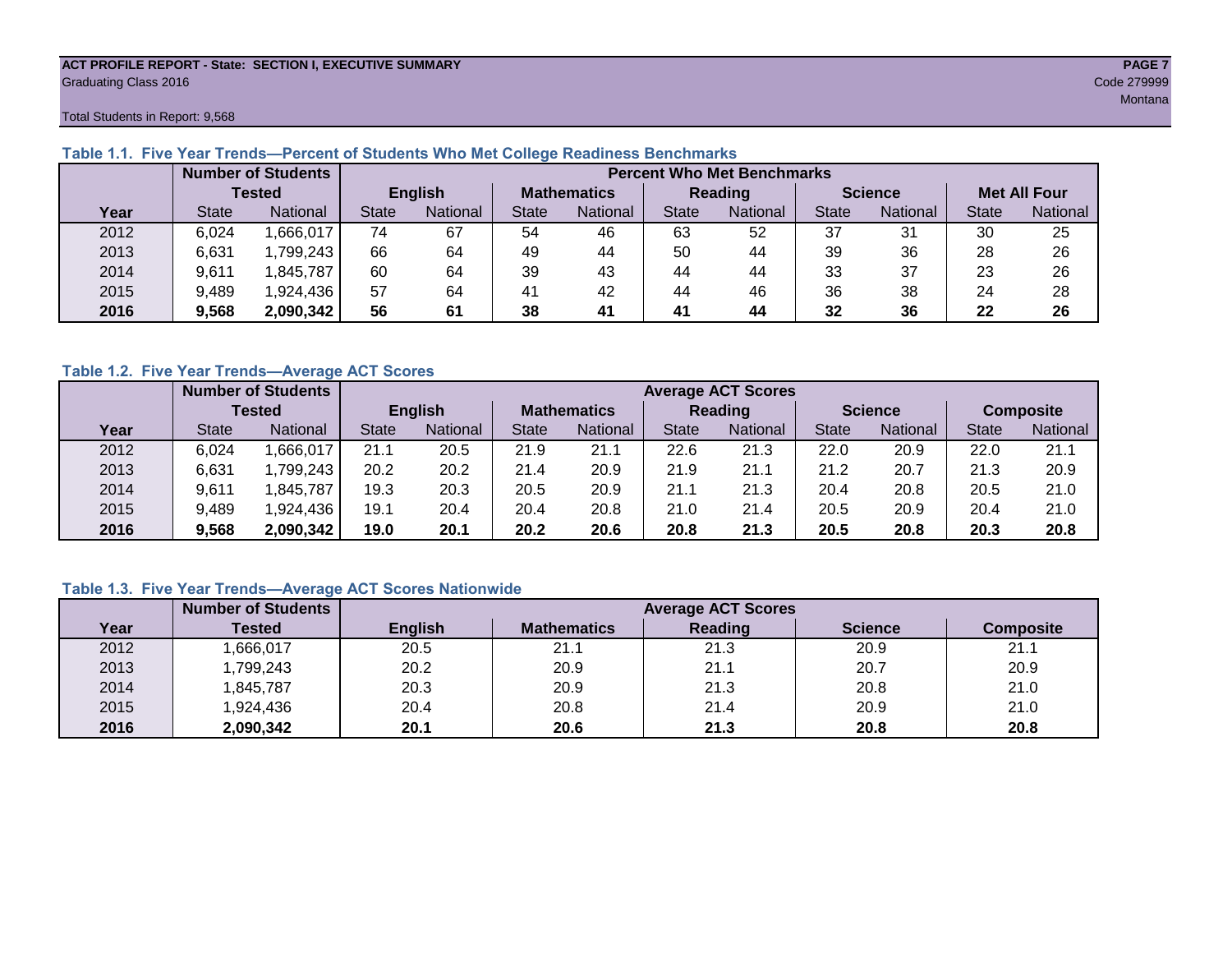#### **ACT PROFILE REPORT - State: SECTION I, EXECUTIVE SUMMARY PAGE 8** Graduating Class 2016 Code 279999

#### Total Students in Report: 9,568

# **Table 1.4. Five Year Trends—Average ACT Scores by Level of Preparation**

|      |         |                        |      |                      |             | <b>Average ACT Scores</b> |         |                    |         |                |         |                |                  |           |  |
|------|---------|------------------------|------|----------------------|-------------|---------------------------|---------|--------------------|---------|----------------|---------|----------------|------------------|-----------|--|
|      |         | Number of              |      |                      |             |                           |         |                    |         |                |         |                |                  |           |  |
|      |         | <b>Students Tested</b> |      | Percent <sup>2</sup> |             | <b>English</b>            |         | <b>Mathematics</b> |         | <b>Reading</b> |         | <b>Science</b> | <b>Composite</b> |           |  |
|      |         |                        | Core | Less                 |             |                           |         |                    |         |                |         |                |                  |           |  |
|      | Core or | Less than              | or   | than                 | Core or     | Less than                 | Core or | Less than          | Core or | Less than      | Core or | Less than      | Core or          | Less than |  |
| Year | More    | Core                   | More | Core                 | <b>More</b> | Core                      | More    | Core               | More    | Core           | More    | Core           | More             | Core      |  |
| 2012 | 4.193   | 1,735                  | 70   | 29                   | 22.1        | 18.9                      | 22.9    | 19.7               | 23.5    | 20.6           | 22.8    | 20.1           | 23.0             | 20.0      |  |
| 2013 | 4.043   | 2,321                  | 61   | 35                   | 21.9        | 17.9                      | 22.9    | 19.2               | 23.3    | 19.9           | 22.7    | 19.3           | 22.8             | 19.2      |  |
| 2014 | 4.703   | 4,324                  | 49   | 45                   | 21.9        | 17.2                      | 22.8    | 18.6               | 23.4    | 19.1           | 22.6    | 18.6           | 22.8             | 18.5      |  |
| 2015 | 4,595   | 4,002                  | 48   | 42                   | 21.5        | 16.9                      | 22.5    | 18.5               | 23.2    | 19.1           | 22.5    | 18.7           | 22.6             | 18.4      |  |
| 2016 | 4,408   | 4,079                  | 46   | 43                   | 21.6        | 16.9                      | 22.5    | 18.3               | 23.1    | 18.9           | 22.7    | 18.7           | 22.6             | 18.3      |  |

<sup>1</sup>"Core or More" results correspond to students taking four or more years of English AND three or more years each of math, social studies, and natural science.

 $2$ Percent of all students tested. Numbers will not add up to 100% due to student non-response.

# **Table 1.5. Five Year Trends—Percent and Average Composite Score by Race/Ethnicity**

|                                        | 2012  |     |      | 2013  |      |      | 2014  |               |      | 2015  |     |      | 2016  |      |      |
|----------------------------------------|-------|-----|------|-------|------|------|-------|---------------|------|-------|-----|------|-------|------|------|
|                                        | N     | %   | Avg  | N     | $\%$ | Avg  | N     | $\frac{9}{6}$ | Avg  | N     | %   | Ava  | N     | $\%$ | Avg  |
| <b>All Students</b>                    | 6,024 | 100 | 22.0 | 6,631 | 100  | 21.3 | 9,611 | 100           | 20.5 | 9,489 | 100 | 20.4 | 9,568 | 100  | 20.3 |
| Black/African American                 | 27    | 0   | 18.2 | 41    |      | 17.2 | 64    |               | 17.0 | 69    |     | 17.7 | 60    |      | 17.5 |
| American Indian/Alaska Native          | 277   | 5   | 7.6  | 363   |      | 16.3 | 424   |               | 15.9 | 447   | 5   | 16.7 | 411   |      | 15.6 |
| White                                  | 4,984 | 83  | 22.4 | 5,323 | 80   | 21.8 | .468  | 78            | 20.9 | 7,149 | 75  | 20.9 | 7,279 | 76   | 20.8 |
| Hispanic/Latino                        | 205   | 3   | 20.6 | 266   |      | 19.5 | 461   |               | 18.8 | 481   | 5   | 18.6 | 528   |      | 18.5 |
| Asian                                  | 64    |     | 21.6 | 70    |      | 21.4 | 89    |               | 21.2 | 62    |     | 21.0 | 64    |      | 19.9 |
| Native Hawaiian/Other Pacific Islander | 11    |     | 19.5 | 12    |      | 17.7 | 29    |               | 17.5 | 23    | 0   | 19.0 | 24    |      | 18.1 |
| Two or more races                      | 253   | 4   | 21.6 | 263   |      | 20.7 | 464   | Ð             | 20.1 | 472   | 5   | 20.7 | 467   |      | 19.9 |
| Prefer not to respond/No response      | 203   | 3   | 22.8 | 293   |      | 20.7 | 612   |               | 20.2 | 786   | 8   | 20.7 | 735   |      | 19.7 |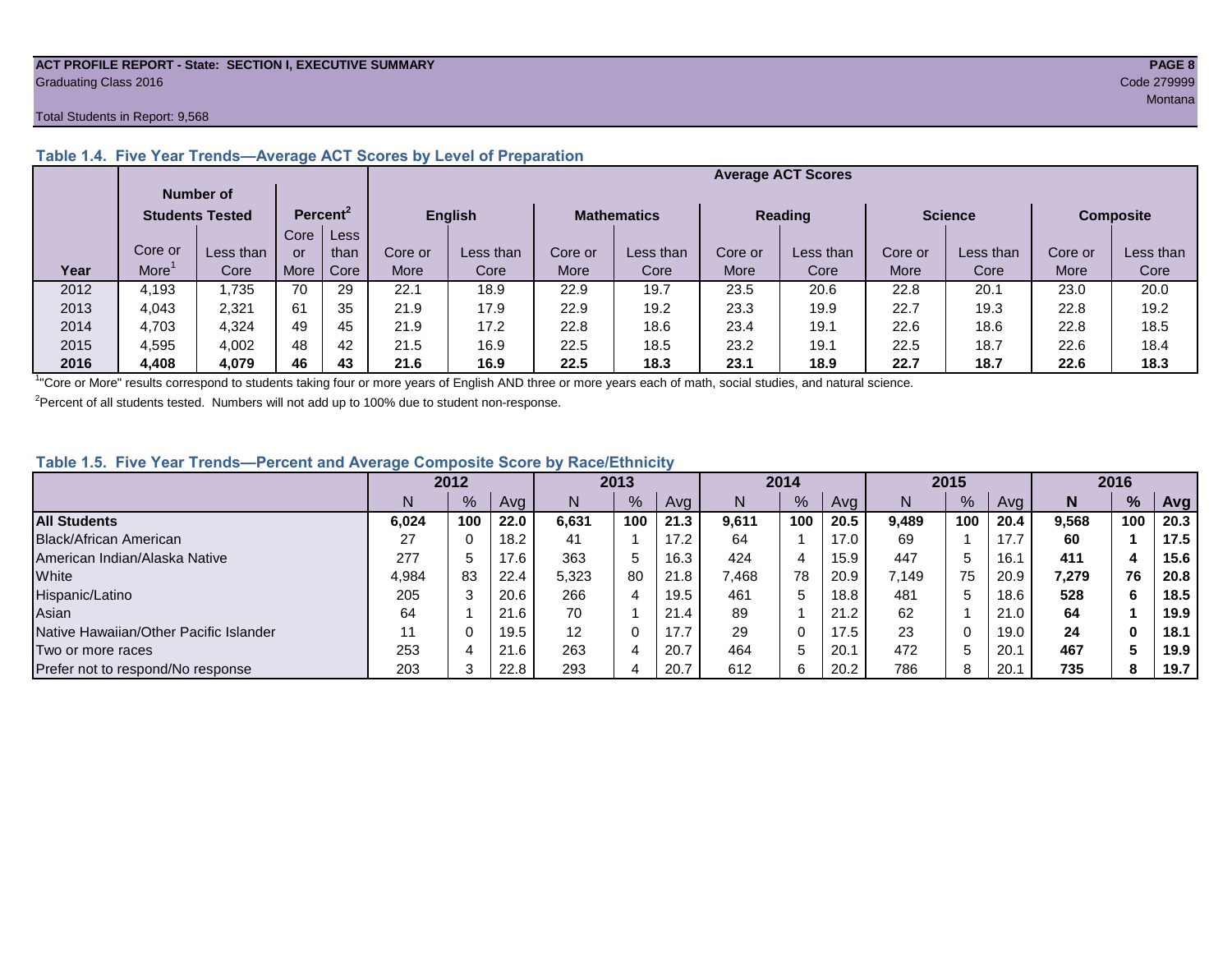#### **ACT PROFILE REPORT - State: SECTION I, EXECUTIVE SUMMARY PAGE 9** Graduating Class 2016 Code 279999

Total Students in Report: 9,568

# **Table 1.6. Five Year Trends—Achievement in STEM<sup>1</sup>**

|      |              |                        |              | <b>All Tested Students</b> |              |                                       | <b>Students Meeting STEM Benchmarks</b> |                               |       |                           |  |  |  |
|------|--------------|------------------------|--------------|----------------------------|--------------|---------------------------------------|-----------------------------------------|-------------------------------|-------|---------------------------|--|--|--|
|      |              | Number of              |              |                            |              |                                       |                                         |                               |       |                           |  |  |  |
|      |              | <b>Students Tested</b> |              | <b>Avg. STEM Score</b>     |              | <b>Percent Meeting STEM Benchmark</b> |                                         | <b>Avg. Mathematics Score</b> |       | <b>Avg. Science Score</b> |  |  |  |
| Year | <b>State</b> | National               | <b>State</b> | <b>National</b>            | <b>State</b> | National                              | <b>State</b>                            | <b>National</b>               | State | National                  |  |  |  |
| 2012 | 6.024        | .666.017               | 22.2         | 21.3                       | 22           | 20                                    | 28.1                                    | 28.7                          | 27.6  | 27.9                      |  |  |  |
| 2013 | 6.631        | ,799,243               | 21.6         | 21.1                       | 20           | 19                                    | 28.0                                    | 28.7                          | 27.8  | 28.0                      |  |  |  |
| 2014 | 9.611        | .845.787               | 20.7         | 21.1                       |              | 20                                    | 28.1                                    | 28.7                          | 27.8  | 28.3                      |  |  |  |
| 2015 | 9.489        | 1,924,436              | 20.7         | 21.1                       |              | 20                                    | 28.1                                    | 28.7                          | 28.0  | 28.4                      |  |  |  |
| 2016 | 9.568        | 2,090,342              | 20.6         | 20.9                       | 16           | 20                                    | 28.1                                    | 28.7                          | 28.2  | 28.6                      |  |  |  |

<sup>1</sup>The STEM score describes students' overall proficiency in mathematics and science.

# **Table 1.7. Proficiency In Understanding Complex Texts<sup>1</sup>**

|      |              |          |              |                         |              |                 |                                |          |              | <b>Text Complexity Proficiency Level</b> |              |                 |              |          |              |                         |              |              |
|------|--------------|----------|--------------|-------------------------|--------------|-----------------|--------------------------------|----------|--------------|------------------------------------------|--------------|-----------------|--------------|----------|--------------|-------------------------|--------------|--------------|
|      |              |          |              | <b>Below Proficient</b> |              |                 |                                |          |              | <b>Proficient</b>                        |              |                 |              |          |              | <b>Above Proficient</b> |              |              |
|      |              |          |              |                         |              |                 | Avg. Reading<br><b>Percent</b> |          |              |                                          |              |                 |              |          |              |                         |              |              |
|      |              |          |              | <b>Percent</b>          |              | Avg. Reading    |                                |          |              |                                          |              |                 |              |          |              | <b>Percent</b>          |              | Avg. Reading |
| Year | <b>State</b> | National | <b>State</b> | National                | <b>State</b> | <b>National</b> | <b>State</b>                   | National | <b>State</b> | National                                 | <b>State</b> | <b>National</b> | <b>State</b> | National | <b>State</b> | National                | <b>State</b> | National     |
| 2012 |              |          |              |                         |              |                 |                                |          |              | 0                                        |              |                 |              |          |              | O                       |              |              |
| 2013 |              |          |              |                         |              |                 |                                |          |              | 0                                        |              |                 |              |          |              | 0                       |              |              |
| 2014 |              |          |              |                         |              |                 |                                |          |              | 0                                        |              |                 |              |          |              |                         |              |              |
| 2015 |              |          |              |                         |              |                 |                                |          |              | 0                                        |              |                 |              |          |              |                         |              |              |
| 2016 | 966          | 485,762  | 10           | 23                      | 7.8          | 17.0            | 765                            | 322,548  |              | 15                                       | 23.6         | 23.6            | 734          | 235,380  | 8            |                         | 30.3         | 30.3         |

<sup>1</sup>The text complexity indicator, beginning in Fall 2015, represents students' progress toward understanding complex written material often encountered in college and careers.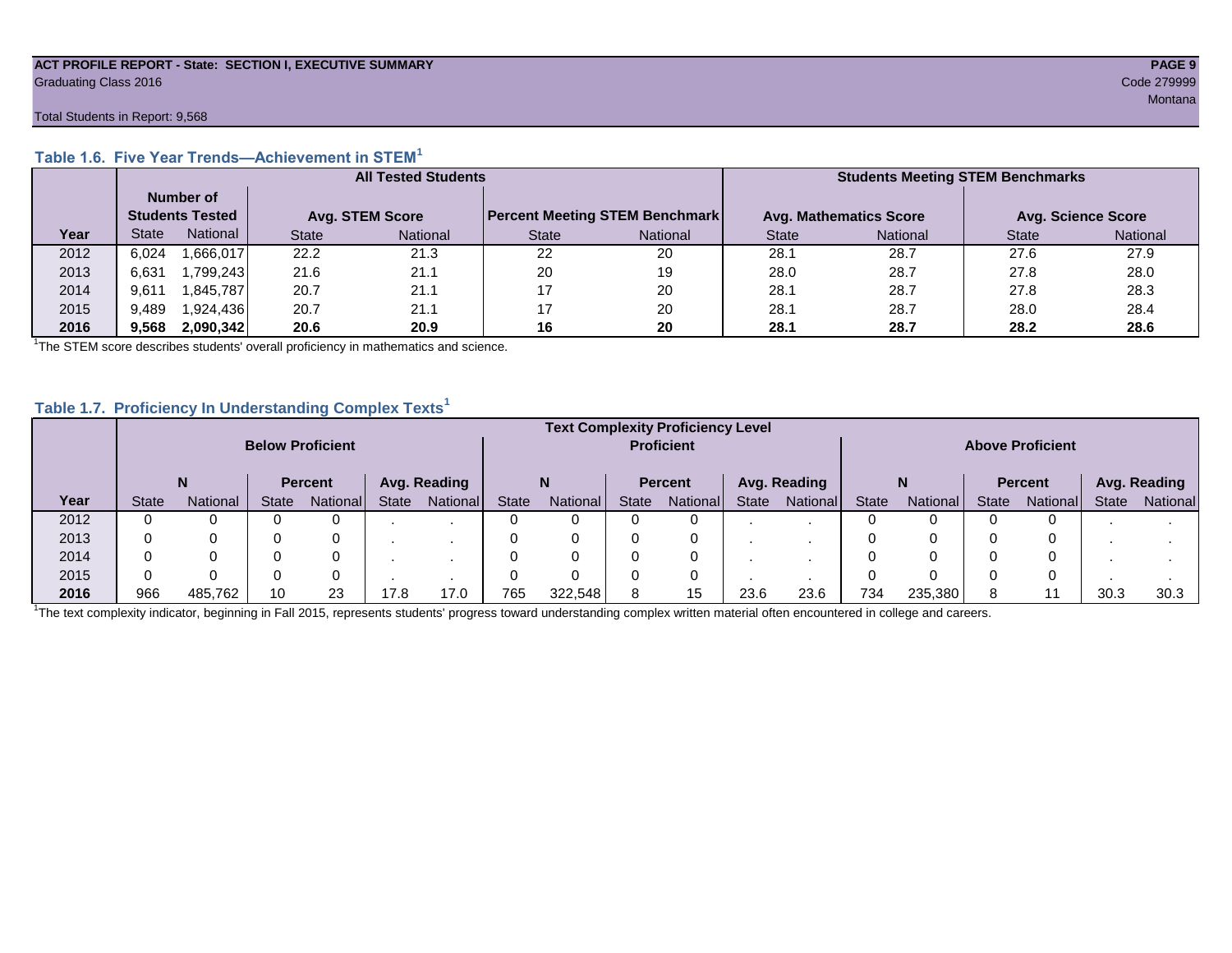#### **ACT PROFILE REPORT - State: SECTION I, EXECUTIVE SUMMARY PAGE 10** Graduating Class 2016 Code 279999

Total Students in Report: 9,568

| <b>Student Group</b> | <b>Test Session</b>  |           |         | <b>Average ACT Scores</b> |             |         |         |           |  |  |  |  |  |
|----------------------|----------------------|-----------|---------|---------------------------|-------------|---------|---------|-----------|--|--|--|--|--|
|                      | <b>Duration</b>      | N         | Percent | English                   | Mathematics | Reading | Science | Composite |  |  |  |  |  |
|                      | <b>Standard Time</b> | 9,148     | 96      | 19.2                      | 20.4        | 21.0    | 20.7    | 20.4      |  |  |  |  |  |
| <b>State</b>         | <b>Extended Time</b> | 420       | 4       | 15.5                      | 16.9        | 17.6    | 17.2    | 16.9      |  |  |  |  |  |
|                      | Total                | 9,568     | 100     | 19.0                      | 20.2        | 20.8    | 20.5    | 20.3      |  |  |  |  |  |
|                      | <b>Standard Time</b> | ,985,389  | 95      | 20.3                      | 20.7        | 21.4    | 20.9    | 21.0      |  |  |  |  |  |
| <b>National</b>      | <b>Extended Time</b> | 104,953   | 5       | 16.6                      | 18.0        | 18.9    | 18.2    | 18.0      |  |  |  |  |  |
|                      | Total                | 2,090,342 | 100     | 20.1                      | 20.6        | 21.3    | 20.8    | 20.8      |  |  |  |  |  |

# **Table 1.8. Average ACT College Reportable Scores by Test Session Duration**

# **Table 1.9. Percent of Students Who Met College Readiness Benchmark Scores by Test Session Duration**

| <b>Student Group</b> | <b>Test Session</b>  |         |             | <b>Percent of Students</b> |         | Met      |
|----------------------|----------------------|---------|-------------|----------------------------|---------|----------|
|                      | <b>Duration</b>      | English | Mathematics | Reading                    | Science | All Four |
|                      | Standard Time        | 57      | 40          | 41                         | 33      | 22       |
| <b>State</b>         | <b>Extended Time</b> | 30      | 15          | 22                         | 15      | 10       |
|                      | Total                | 56      | 38          | 41                         | 32      | 22       |
|                      | <b>Standard Time</b> | 63      | 42          | 45                         | 37      | 27       |
| <b>National</b>      | <b>Extended Time</b> | 39      | 22          | 31                         | 23      | 16       |
|                      | Total                | 61      | 41          | 44                         | 36      | 26       |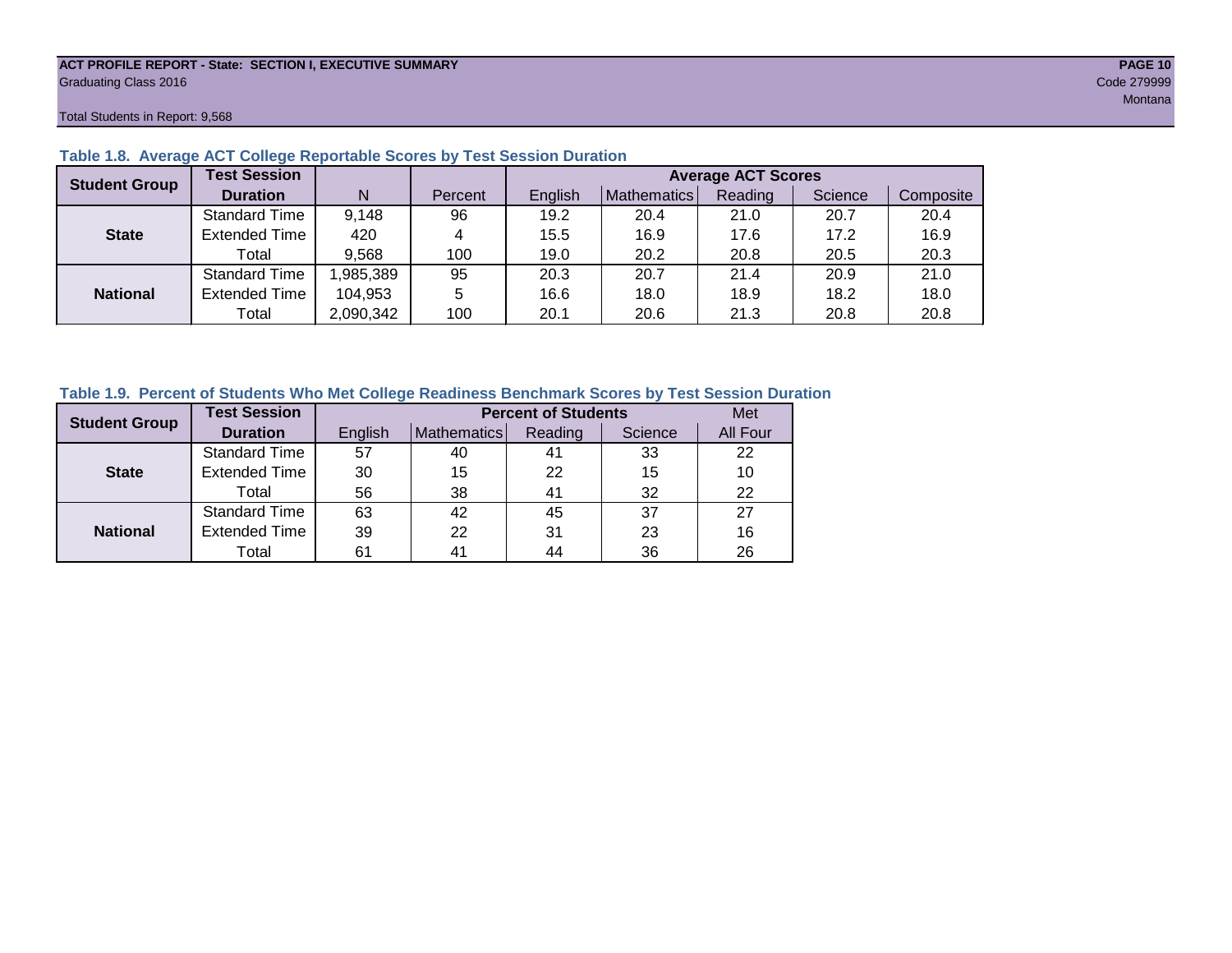Total Students in Report: 9,568

# Section II Academic Achievement

Beginning with the Graduating Class of 2013, all students whose scores are college reportable, both standard and extended time tests, are now included. Also beginning with the 2013 Graduating Class data, College Readiness Benchmarks for Reading and Science were updated to reflect the most recent college coursework research.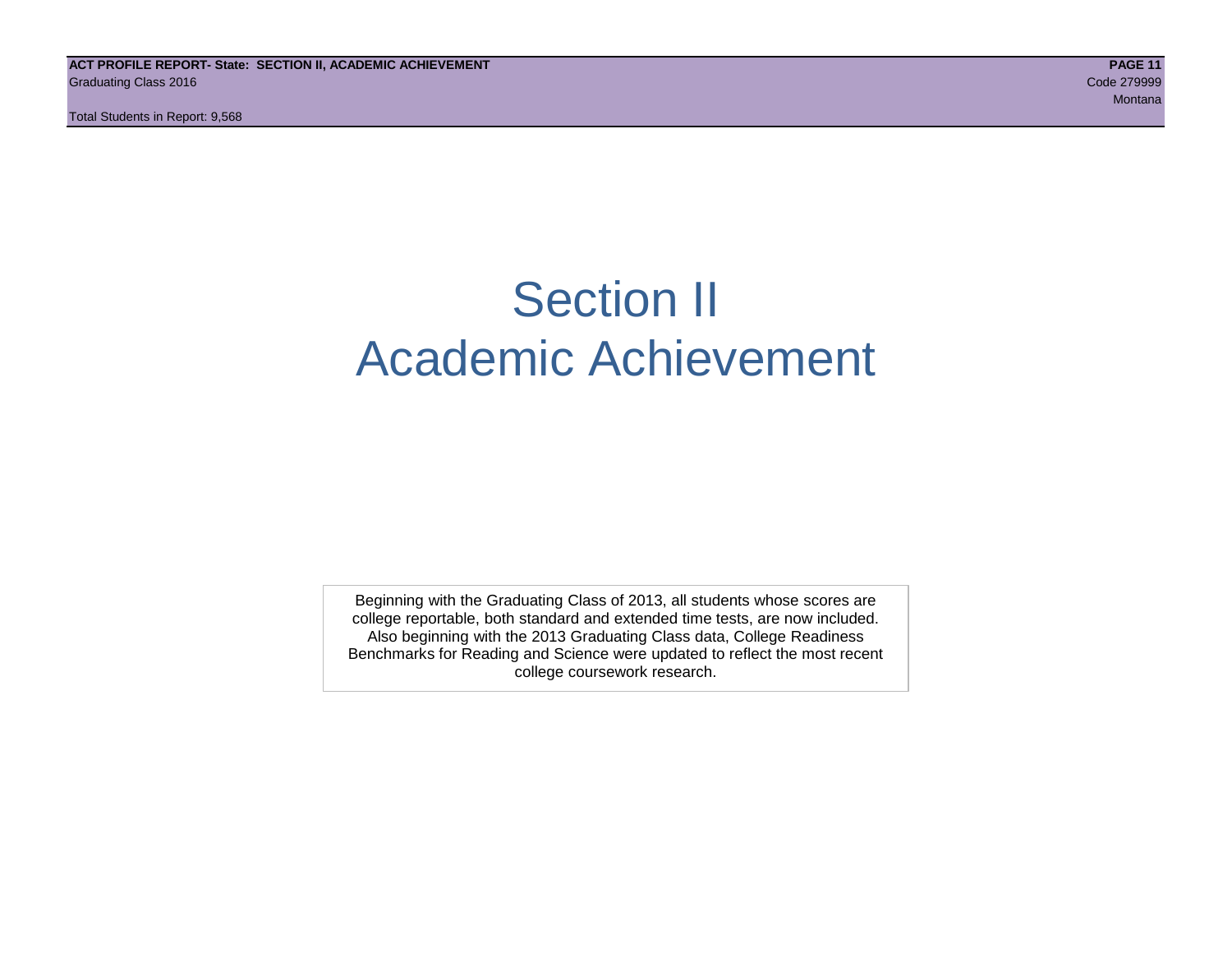#### **ACT PROFILE REPORT- State: SECTION II, ACADEMIC ACHIEVEMENT** *PAGE 12* Graduating Class 2016 Code 279999

Total Students in Report: 9,568

# **Table 2.1. ACT Score Distributions, Cumulative Percentages (CP<sup>1</sup> ), and Score Averages**

| <b>ACT Scale</b> |              | <b>English</b> |                | <b>Mathematics</b> |                | Reading   |                | <b>Science</b>          |                | Composite      |                | <b>STEM</b> | <b>ACT Scale</b> |
|------------------|--------------|----------------|----------------|--------------------|----------------|-----------|----------------|-------------------------|----------------|----------------|----------------|-------------|------------------|
| <b>Score</b>     | $\mathsf{N}$ | CP             | N              | CP                 | N              | CP        | $\mathsf{N}$   | CP                      | N              | CP             | N              | CP          | <b>Score</b>     |
| 36               | 18           | 100            | 11             | 100                | 33             | 100       | 29             | 100                     | $\overline{4}$ | 100            | 8              | 100         | $\overline{36}$  |
| 35               | $\bf 79$     | 99             | 24             | 99                 | 106            | 99        | 67             | 99                      | 19             | 99             | 26             | 99          | 35               |
| 34               | 72           | 99             | 53             | 99                 | 103            | 99        | 64             | 99                      | 33             | 99             | 37             | 99          | 34               |
| 33               | 110          | 98             | 48             | 99                 | 145            | 97        | 18             | 98                      | 70             | 99             | 67             | 99          | 33               |
| 32               | 97           | 97             | 59             | 99                 | 173            | 96        | 93             | 98                      | 91             | 99             | 70             | 99          | 32               |
| 31               | 108          | 96             | 78             | 98                 | 290            | 94        | 105            | 97                      | 121            | 98             | 112            | 98          | 31               |
| 30               | 130          | 95             | 131            | 97                 | 260            | 91        | 82             | 96                      | 156            | 96             | 98             | 97          | 30               |
| 29               | 110          | 94             | 148            | 96                 | 220            | 88        | 169            | 95                      | 172            | 95             | 163            | 96          | 29               |
| 28               | 201          | 92             | 268            | 94                 | 233            | 86        | 203            | 93                      | 226            | 93             | 243            | 94          | 28               |
| 27               | 180          | 90             | 338            | 91                 | 254            | 84        | 219            | 91                      | 283            | 91             | 275            | 91          | 27               |
| 26               | 259          | 88             | 499            | 88                 | 300            | 81        | 253            | 89                      | 354            | 88             | 425            | 89          | 26               |
| 25               | 376          | 86             | 421            | 83                 | 284            | 78        | 586            | 86                      | 434            | 84             | 506            | 84          | 25               |
| 24               | 386          | 82             | 570            | 78                 | 582            | 75        | 747            | 80                      | 489            | 79             | 575            | 79          | 24               |
| 23               | 457          | 78             | 499            | 72                 | 466            | 69        | 453            | 72                      | 575            | 74             | 600            | 73          | 23               |
| 22               | 532          | 73             | 531            | 67                 | 441            | 64        | 864            | 68                      | 629            | 68             | 612            | 67          | 22               |
| 21               | 608          | 67             | 544            | 62                 | 807            | 59        | 840            | 59                      | 658            | 62             | 667            | 60          | 21               |
| 20               | 717          | 61             | 330            | 56                 | 480            | 51        | 615            | 50                      | 643            | 55             | 708            | 53          | 20               |
| 19               | 445          | 54             | 540            | 52                 | 837            | 46        | 871            | 43                      | 711            | 48             | 749            | 46          | 19               |
| 18               | 461          | 49             | 663            | 47                 | 488            | 37        | 815            | 34                      | 750            | 41             | 880            | 38          | 18               |
| 17               | 444          | 44             | 1,062          | 40                 | 445            | 32        | 433            | 26                      | 692            | 33             | 777            | 29          | 17               |
| 16               | 691          | 39             | 1,120          | 29                 | 418            | 27        | 495            | 21                      | 666            | 26             | 672            | 21          | 16               |
| 15               | 693          | 32             | 895            | 17                 | 694            | 23        | 361            | 16                      | 577            | 19             | 497            | 14          | 15               |
| 14               | 624          | 25             | 457            | 8                  | 373            | 16        | 313            | 12                      | 496            | 13             | 389            | 8           | 14               |
| 13               | 394          | 18             | 173            | 3                  | 528            | 12        | 276            | 9                       | 388            | 8              | 284            | 4           | 13               |
| 12               | 339          | 14             | 73             | $\mathbf{1}$       | 216            | 6         | 205            | 6                       | 227            | 3              | 98             | 1           | 12               |
| 11               | 353          | 11             | 19             | $\mathbf 1$        | 253            | 4         | 251            | $\overline{4}$          | 81             |                | 18             | -1          | 11               |
| 10               | 336          | $\overline{7}$ | $\overline{7}$ | 1                  | 66             |           | 79             | $\mathbf{1}$            | 16             |                | 8              | 1           | 10               |
| 9                | 147          | 4              | 5              | 1                  | 39             |           | 44             | $\overline{1}$          | 4              |                | $\mathbf 0$    |             | $\mathsf g$      |
| 8                | 127          | $\overline{2}$ | $\Omega$       | 1                  | 3              |           | 12             | $\overline{1}$          |                |                | $\overline{2}$ |             | 8                |
| $\overline{7}$   | 42           | $\mathbf{1}$   | $\Omega$       | 1                  | 17             |           | 1              | $\overline{\mathbf{1}}$ |                |                | $\mathbf 2$    |             | $\overline{7}$   |
| 6                | 20           | 1              | $\Omega$       | 1                  | 9              |           | $\overline{c}$ | $\overline{1}$          | 1              |                | $\mathbf 0$    |             | 6                |
| 5                | 12           | 1              | 1              | $\mathbf{1}$       | $\Omega$       |           | $\mathbf 0$    | $\overline{1}$          | 0              |                | $\mathbf 0$    |             | 5                |
| 4                | 0            | 1              |                | 1                  | $\overline{4}$ |           | 1              | -1                      | 0              |                | $\mathbf 0$    |             |                  |
| 3                | 0            | $\mathbf{1}$   | $\mathbf 0$    | 1                  | $\mathbf 0$    |           | $\mathbf 0$    | $\overline{1}$          | 0              |                | $\mathbf 0$    |             | 3                |
| 2                | 0            | $\mathbf{1}$   | $\mathbf 0$    | $\mathbf{1}$       | $\mathbf{1}$   |           | 0              | $\overline{1}$          | 0              |                | $\mathbf 0$    | 1           | $\overline{c}$   |
| $\overline{1}$   | $\Omega$     | $\mathbf{1}$   | $\Omega$       | $\mathbf{1}$       | $\Omega$       | 1         | 2              | $\mathbf{1}$            | $\Omega$       | $\overline{1}$ | $\Omega$       |             | $\overline{1}$   |
| Avg (SD)         |              | 19.0(6.1)      |                | 20.2(4.9)          |                | 20.8(6.1) |                | 20.5(5.1)               |                | 20.3(5.0)      |                | 20.6(4.7)   | Avg (SD)         |

 $1^{\circ}$ CP is the cumulative percent of students at or below a score point.

Note: Shaded portions of columns identify the students who met/exceeded the ACT College Readiness Benchmark Scores.

mana ang pangalang pangalang pangalang pangalang pangalang pangalang pangalang pangalang pangalang manang pang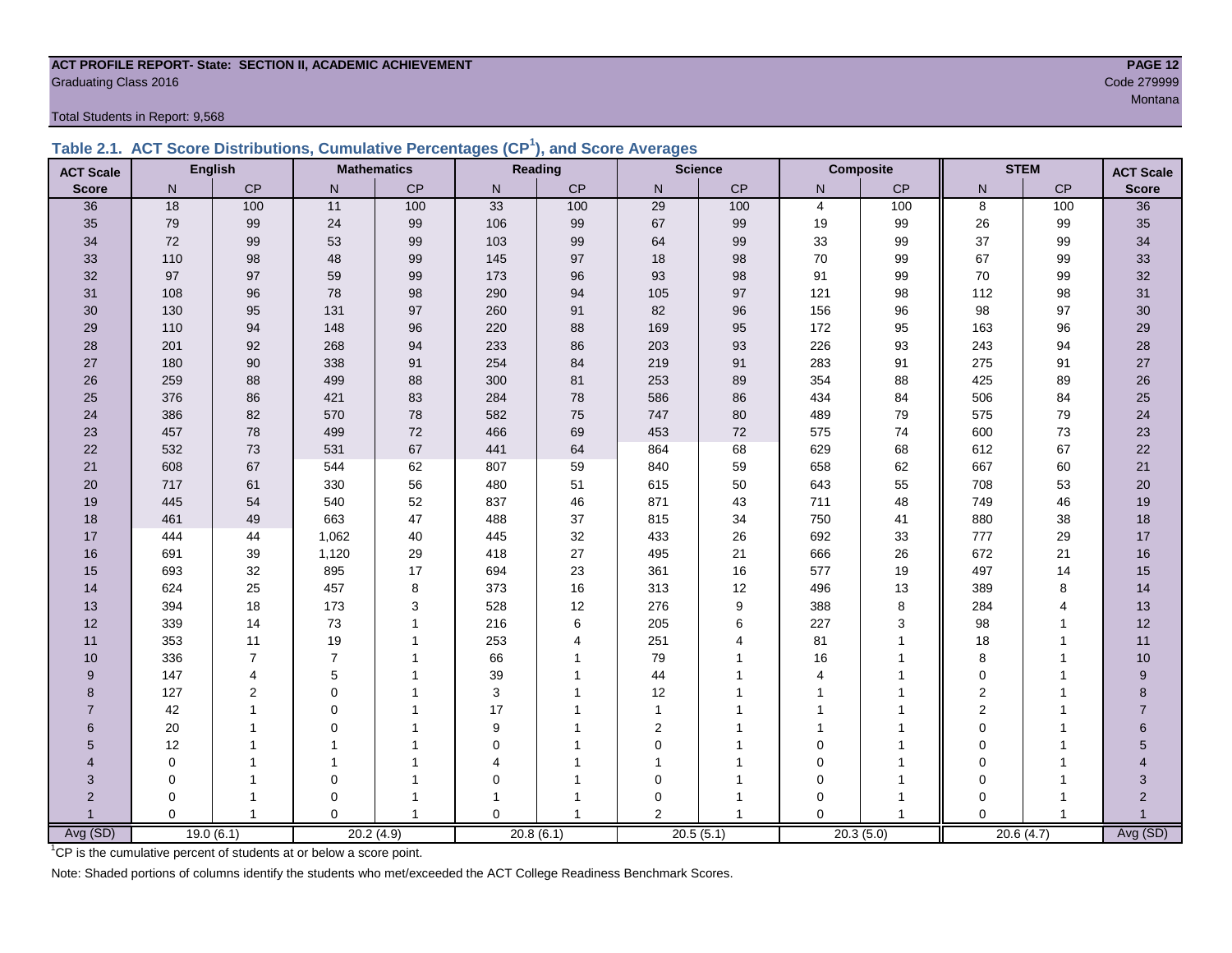### **ACT PROFILE REPORT- State: SECTION II, ACADEMIC ACHIEVEMENT PAGE 13** Code 279999 Craduating Class 2016

man and the contract of the contract of the contract of the contract of the contract of the contract of the contract of the contract of the contract of the contract of the contract of the contract of the contract of the co

Total Students in Report: 9,568

|  |  | Table 2.2. ACT Subscore Distributions, Cumulative Percentages (CP <sup>1</sup> ), and Subscore Averages |
|--|--|---------------------------------------------------------------------------------------------------------|

|                  |                         | <b>English</b> |                          |     |                        |                | Reading                |     | <b>Mathematics</b>    |     |                            |                |                        |     |                  |
|------------------|-------------------------|----------------|--------------------------|-----|------------------------|----------------|------------------------|-----|-----------------------|-----|----------------------------|----------------|------------------------|-----|------------------|
|                  |                         |                |                          |     | <b>Social Studies/</b> |                |                        |     | <b>Pre/Elementary</b> |     | <b>Algebra/ Coordinate</b> |                | <b>Plane Geometry/</b> |     |                  |
| <b>ACT Scale</b> | <b>Usage/ Mechanics</b> |                | <b>Rhetorical Skills</b> |     | <b>Sciences</b>        |                | <b>Arts/Literature</b> |     | Algebra               |     | <b>Geometry</b>            |                | Trigonometry           |     | <b>ACT Scale</b> |
| <b>Score</b>     | N                       | CP             | N                        | CP  | N.                     | CP             | N                      | CP  | N                     | CP  | N                          | <b>CP</b>      | N                      | CP  | <b>Score</b>     |
| 18               | 159                     | 100            | 60                       | 100 | 143                    | 100            | 221                    | 100 | 208                   | 100 | 32                         | 100            | 44                     | 100 | 18               |
| 17               | 300                     | 98             | 151                      | 99  | 393                    | 99             | 331                    | 98  | 293                   | 98  | 35                         | 99             | 57                     | 99  | 17               |
| 16               | 312                     | 95             | 235                      | 98  | 662                    | 94             | 462                    | 94  | 341                   | 95  | 171                        | 99             | 200                    | 99  | 16               |
| 15               | 253                     | 92             | 489                      | 95  | 443                    | 87             | 514                    | 89  | 485                   | 91  | 411                        | 98             | 586                    | 97  | 15               |
| 14               | 265                     | 89             | 539                      | 90  | 634                    | 83             | 536                    | 84  | 494                   | 86  | 523                        | 93             | 605                    | 91  | 14               |
| 13               | 520                     | 87             | 614                      | 85  | 607                    | 76             | 592                    | 78  | 702                   | 81  | 1,073                      | 88             | 657                    | 84  | 13               |
| 12               | 589                     | 81             | 981                      | 78  | 1,257                  | 70             | 705                    | 72  | 720                   | 74  | 888                        | 77             | 1,279                  | 78  | 12               |
| 11               | 705                     | 75             | 732                      | 68  | 848                    | 57             | 1,296                  | 65  | 1.189                 | 66  | 978                        | 67             | 932                    | 64  | 11               |
| 10               | 1,142                   | 68             | 1,207                    | 60  | 944                    | 48             | 845                    | 51  | 656                   | 54  | 1,723                      | 57             | 1,183                  | 54  | 10               |
| 9                | 1,128                   | 56             | 995                      | 48  | 923                    | 38             | 765                    | 42  | 715                   | 47  | 1,110                      | 39             | 1,668                  | 42  | 9                |
| 8                | 871                     | 44             | 1,273                    | 37  | 786                    | 28             | 850                    | 35  | 1,157                 | 39  | 913                        | 27             | 891                    | 25  | 8                |
| $\overline{7}$   | 805                     | 35             | 571                      | 24  | 1,090                  | 20             | 666                    | 26  | 1,357                 | 27  | 756                        | 18             | 719                    | 15  | $\overline{7}$   |
| 6                | 775                     | 26             | 694                      | 18  | 426                    | 9              | 668                    | 19  | 695                   | 13  | 488                        | 10             | 336                    | 8   | $6\phantom{1}6$  |
| 5                | 919                     | 18             | 542                      | 11  | 248                    | 4              | 774                    | 12  | 268                   | 6   | 287                        | 5              | 97                     | 4   | 5                |
| $\overline{4}$   | 417                     | 9              | 303                      | 5   | 102                    | $\overline{2}$ | 214                    | 4   | 230                   | 3   | 9                          | $\overline{2}$ | 179                    | 3   | $\overline{4}$   |
| 3                | 276                     | 4              | 155                      | 2   | 13                     | 1              | 100                    | 1   | 45                    |     | 133                        | $\overline{2}$ | 42                     |     | 3                |
| $\overline{2}$   | 120                     | 4              | 23                       | 1   | 38                     | 1              | 28                     | 1   | 12                    |     |                            |                | 69                     |     | $\overline{2}$   |
|                  | 12                      | 1              | 4                        | 1   | 11                     | 1              | 1                      | 1   | 1                     |     | 37                         | 1              | 24                     | 1   |                  |
| Avg (SD)         | 9.2(3.7)                |                | 9.8(3.3)                 |     | 10.8(3.4)              |                | 10.3(3.7)              |     | 10.2(3.5)             |     | 10.2(2.9)                  |                | 10.3(2.9)              |     | Avg (SD)         |

<sup>1</sup>CP is the cumulative percent of students at or below a score point.

### **Table 2.3. ACT Score Quartile Values**

| <b>Quartile</b>      | <b>English</b> | <b>Mathematics</b> | Reading | <b>Science</b> | Composite |
|----------------------|----------------|--------------------|---------|----------------|-----------|
| Q3 (75th Percentile) | 23             | 24                 | 25      | 24             | 24        |
| Q2 (50th Percentile) | 19             |                    | 20      |                | 20        |
| Q1 (25th Percentile) |                |                    | 16      |                |           |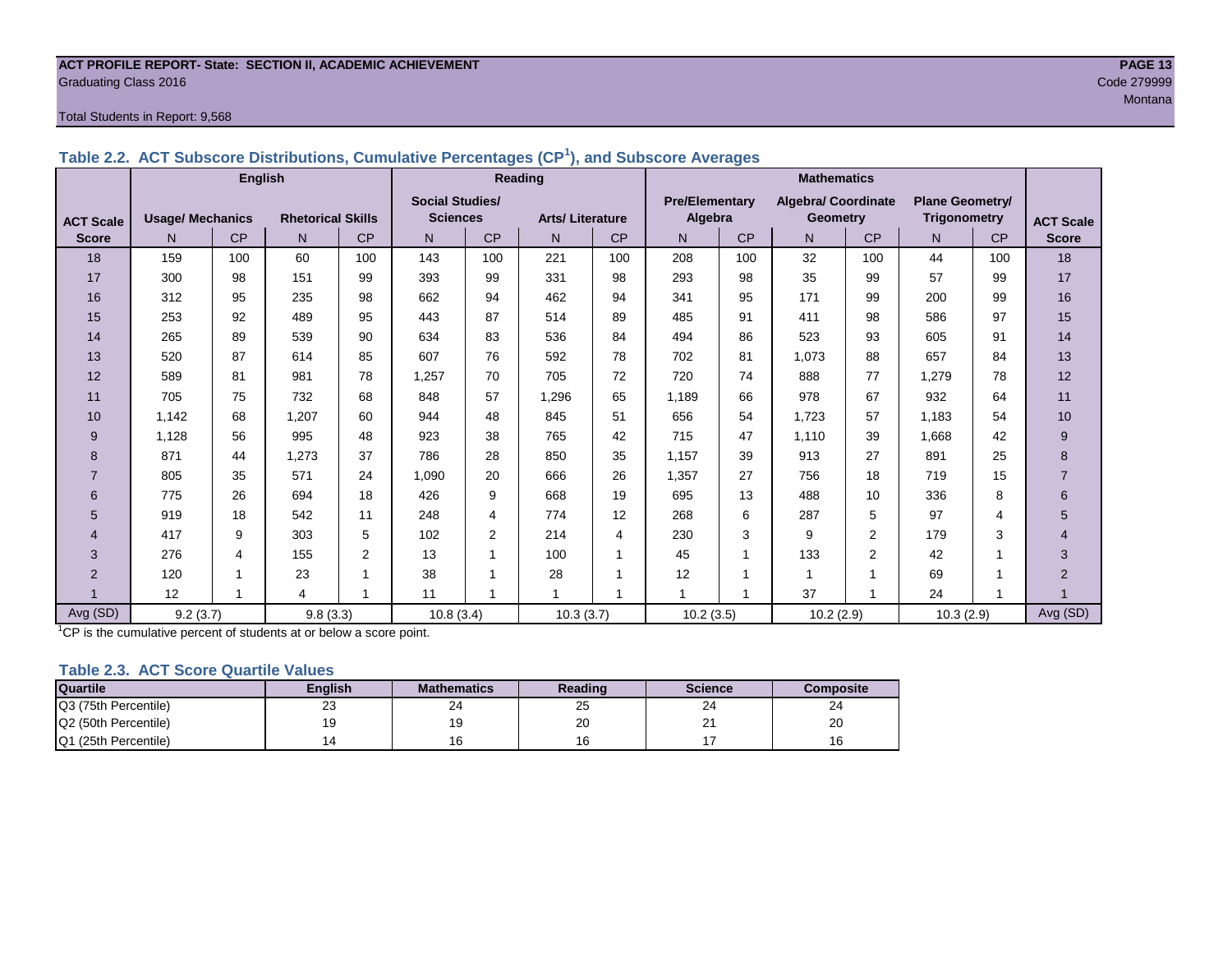Total Students in Report: 9,568

# **Table 2.4. Average ACT Composite Scores for Race/Ethnicity by Level of Preparation**

| <b>Student</b>  |                                 | <b>Number of</b>       | <b>Percent Taking</b>     | <b>Average ACT Composite Score</b> |                       |
|-----------------|---------------------------------|------------------------|---------------------------|------------------------------------|-----------------------|
| <b>Group</b>    | <b>Race/Ethnicity</b>           | <b>Students Tested</b> | Core or More <sup>1</sup> | <b>Core or More</b>                | <b>Less Than Core</b> |
|                 | <b>All Students</b>             | 9,568                  | 46                        | 22.6                               | 18.3                  |
|                 | Black/African American          | 60                     | 38                        | 18.5                               | 17.1                  |
|                 | American Indian/Alaska Native   | 411                    | 28                        | 16.9                               | 15.5                  |
|                 | White                           | 7,279                  | 49                        | 22.9                               | 18.7                  |
| <b>State</b>    | Hispanic/Latino                 | 528                    | 40                        | 20.8                               | 16.9                  |
|                 | Asian                           | 64                     | 44                        | 23.5                               | 18.0                  |
|                 | Native Hawaiian/Other Pac. Isl. | 24                     | 38                        | 21.9                               | 16.1                  |
|                 | Two or More Races               | 467                    | 42                        | 22.0                               | 18.2                  |
|                 | Prefer not/No Response          | 735                    | 35                        | 23.1                               | 18.1                  |
|                 | <b>All Students</b>             | 2,090,342              | 69                        | 21.9                               | 18.7                  |
|                 | <b>Black/African American</b>   | 272,363                | 64                        | 17.8                               | 15.7                  |
|                 | American Indian/Alaska Native   | 16,183                 | 57                        | 18.9                               | 16.3                  |
|                 | White                           | 1,119,398              | 73                        | 23.2                               | 20.0                  |
| <b>National</b> | Hispanic/Latino                 | 337,280                | 69                        | 19.5                               | 17.3                  |
|                 | Asian                           | 93,493                 | 78                        | 24.7                               | 22.1                  |
|                 | Native Hawaiian/Other Pac. Isl. | 6,797                  | 61                        | 20.1                               | 16.6                  |
|                 | Two or More Races               | 85,494                 | 70                        | 21.9                               | 19.0                  |
|                 | Prefer not/No Response          | 159,334                | 48                        | 22.3                               | 18.2                  |

<sup>1</sup>"Core or More" results correspond to students taking four or more years of English AND three or more years each of math, social studies, and natural science.

# **Table 2.5. Average ACT Scores by Race/Ethnicity**

| <b>Student</b>  |                                 |           |                |                |                    |         |                |                  |             |
|-----------------|---------------------------------|-----------|----------------|----------------|--------------------|---------|----------------|------------------|-------------|
| <b>Group</b>    | <b>Race/Ethnicity</b>           | <b>N</b>  | <b>Percent</b> | <b>English</b> | <b>Mathematics</b> | Reading | <b>Science</b> | <b>Composite</b> | <b>STEM</b> |
|                 | <b>All Students</b>             | 9,568     | 100            | 19.0           | 20.2               | 20.8    | 20.5           | 20.3             | 20.6        |
|                 | Black/African American          | 60        |                | 16.2           | 16.9               | 18.1    | 18.2           | 17.5             | 17.7        |
|                 | American Indian/Alaska Native   | 411       | 4              | 13.6           | 16.0               | 16.1    | 16.2           | 15.6             | 16.4        |
|                 | <b>White</b>                    | 7,279     | 76             | 19.6           | 20.7               | 21.3    | 21.0           | 20.8             | 21.1        |
| <b>State</b>    | Hispanic/Latino                 | 528       | 6              | 16.8           | 18.5               | 19.0    | 18.9           | 18.5             | 19.0        |
|                 | Asian                           | 64        |                | 17.7           | 22.2               | 19.3    | 19.9           | 19.9             | 21.3        |
|                 | Native Hawaiian/Other Pac. Isl. | 24        | 0              | 16.5           | 19.7               | 17.6    | 18.0           | 18.1             | 19.0        |
|                 | Two or More Races               | 467       | 5              | 18.5           | 19.7               | 20.7    | 20.2           | 19.9             | 20.2        |
|                 | Prefer not/No Response          | 735       | 8              | 18.4           | 19.6               | 20.3    | 19.8           | 19.7             | 20.0        |
|                 | <b>All Students</b>             | 2,090,342 | 100            | 20.1           | 20.6               | 21.3    | 20.8           | 20.8             | 20.9        |
|                 | Black/African American          | 272,363   | 13             | 15.8           | 17.0               | 17.4    | 17.2           | 17.0             | 17.3        |
|                 | American Indian/Alaska Native   | 16,183    |                | 16.3           | 17.7               | 18.2    | 18.1           | 17.7             | 18.2        |
|                 | <b>White</b>                    | 1,119,398 | 54             | 21.9           | 21.7               | 22.8    | 22.1           | 22.2             | 22.1        |
| <b>National</b> | Hispanic/Latino                 | 337,280   | 16             | 17.6           | 18.8               | 19.2    | 18.9           | 18.7             | 19.1        |
|                 | Asian                           | 93,493    | 4              | 23.3           | 25.0               | 23.7    | 23.6           | 24.0             | 24.6        |
|                 | Native Hawaiian/Other Pac. Isl. | 6,797     | 0              | 17.4           | 18.9               | 18.9    | 18.6           | 18.6             | 19.0        |
|                 | Two or More Races               | 85,494    |                | 20.4           | 20.5               | 21.6    | 20.9           | 21.0             | 21.0        |
|                 | Prefer not/No Response          | 159,334   | 8              | 19.3           | 20.0               | 20.6    | 20.0           | 20.1             | 20.3        |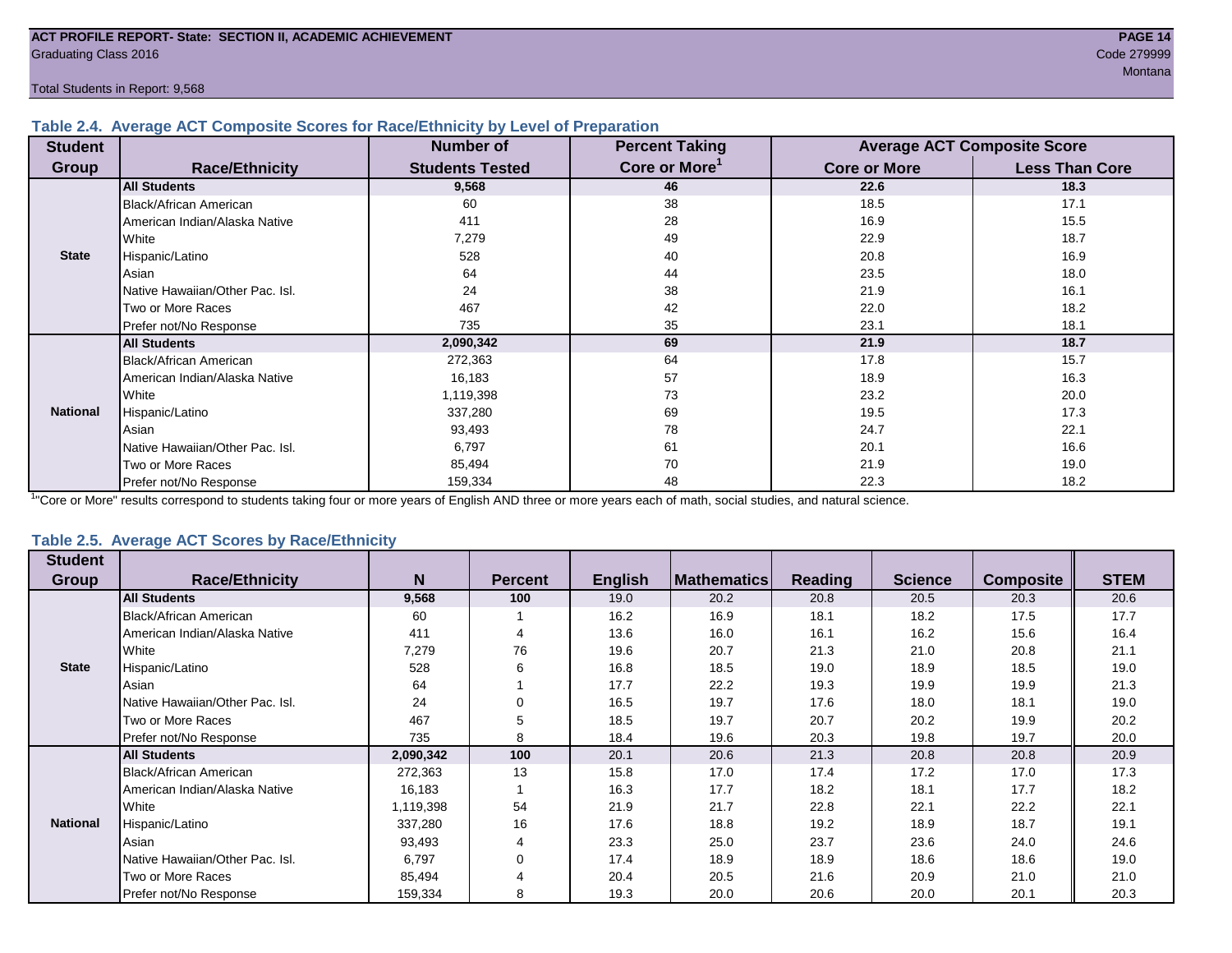### **ACT PROFILE REPORT- State: SECTION II, ACADEMIC ACHIEVEMENT PAGE 15** Code 279999 Code 279999 Code 279999 Code 279999 Code 279999 Code 279999 Code 279999 Code 279999 Code 279999 Code 279999 Code 279999 Code 279999 Code 279999 Code 279999 Code 279999 Code 279999 Code 279999 Code 279999 Code 2

Total Students in Report: 9,568

# **Table 2.6. Average ACT Composite Scores for Gender by Level of Preparation**

| <b>Student Group</b> | <b>Gender</b> | <b>Number of</b>       | <b>Percent Taking</b>     | <b>Average ACT Composite Score</b> |                       |  |  |
|----------------------|---------------|------------------------|---------------------------|------------------------------------|-----------------------|--|--|
|                      |               | <b>Students Tested</b> | Core or More <sup>1</sup> | <b>Core or More</b>                | <b>Less Than Core</b> |  |  |
|                      | Males         | 4,647                  | 44                        | 22.8                               | 18.1                  |  |  |
| <b>State</b>         | Females       | 4,619                  | 49                        | 22.5                               | 18.6                  |  |  |
|                      | No Response   | 302                    | 26                        | 20.7                               | 17.7                  |  |  |
|                      | Males         | 971,383                | 68                        | 22.1                               | 18.5                  |  |  |
| <b>National</b>      | Females       | 1,074,049              | 72                        | 21.7                               | 19.1                  |  |  |
|                      | No Response   | 44,910                 | 28                        | 19.3                               | 16.5                  |  |  |

# **Table 2.7. Average ACT Scores by Gender**

| <b>Student Group</b> | Gender      |         | <b>Percent</b> | <b>English</b> | <b>Mathematics</b> | Reading | <b>Science</b> | <b>Composite</b> | <b>STEM</b> |
|----------------------|-------------|---------|----------------|----------------|--------------------|---------|----------------|------------------|-------------|
|                      | Males       | 4,647   | 49             | 18.5           | 20.5               | 20.3    | 20.6           | 20.1             | 20.8        |
| <b>State</b>         | Females     | 4,619   | 48             | 19.7           | 20.1               | 21.4    | 20.5           | 20.6             | 20.6        |
|                      | No Response | 302     |                | 16.7           | 18.8               | 19.0    | 18.6           | 18.4             | 19.0        |
|                      | Males       | 971,383 | 46             | 19.8           | 21.0               | 21.0    | 21.1           | 20.9             | 21.3        |
| <b>National</b>      | Females     | 074,049 | 51             | 20.6           | 20.3               | 21.6    | 20.6           | 20.9             | 20.7        |
|                      | No Response | 44,910  |                | 16.5           | 17.9               | 18.0    | 17.9           | 17.7             | 18.2        |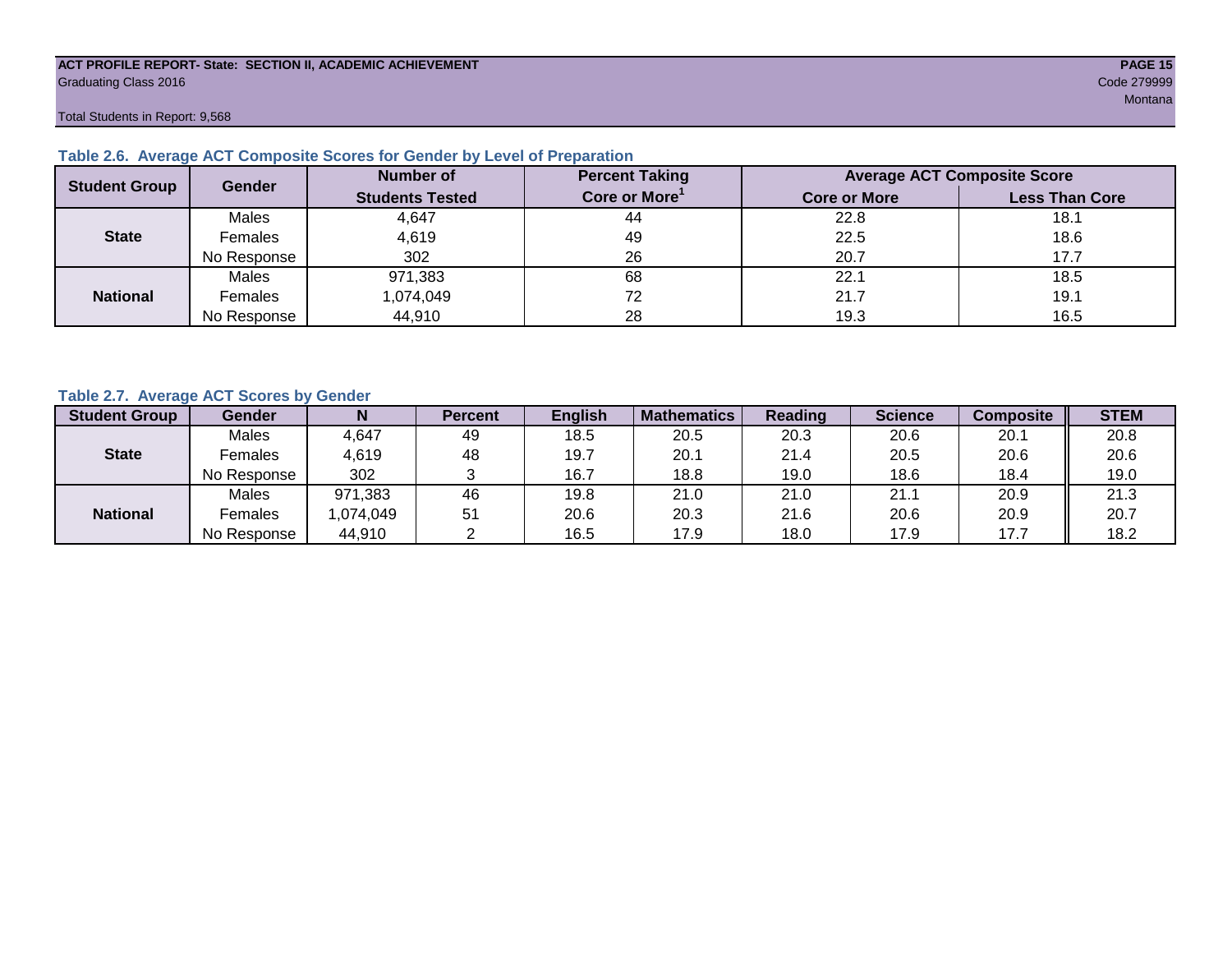**ACT PROFILE REPORT- State: SECTION II, ACADEMIC ACHIEVEMENT PAGE 16** Graduating Class 2016 Code 279999

Total Students in Report: 9,568

# This page intentionally left blank.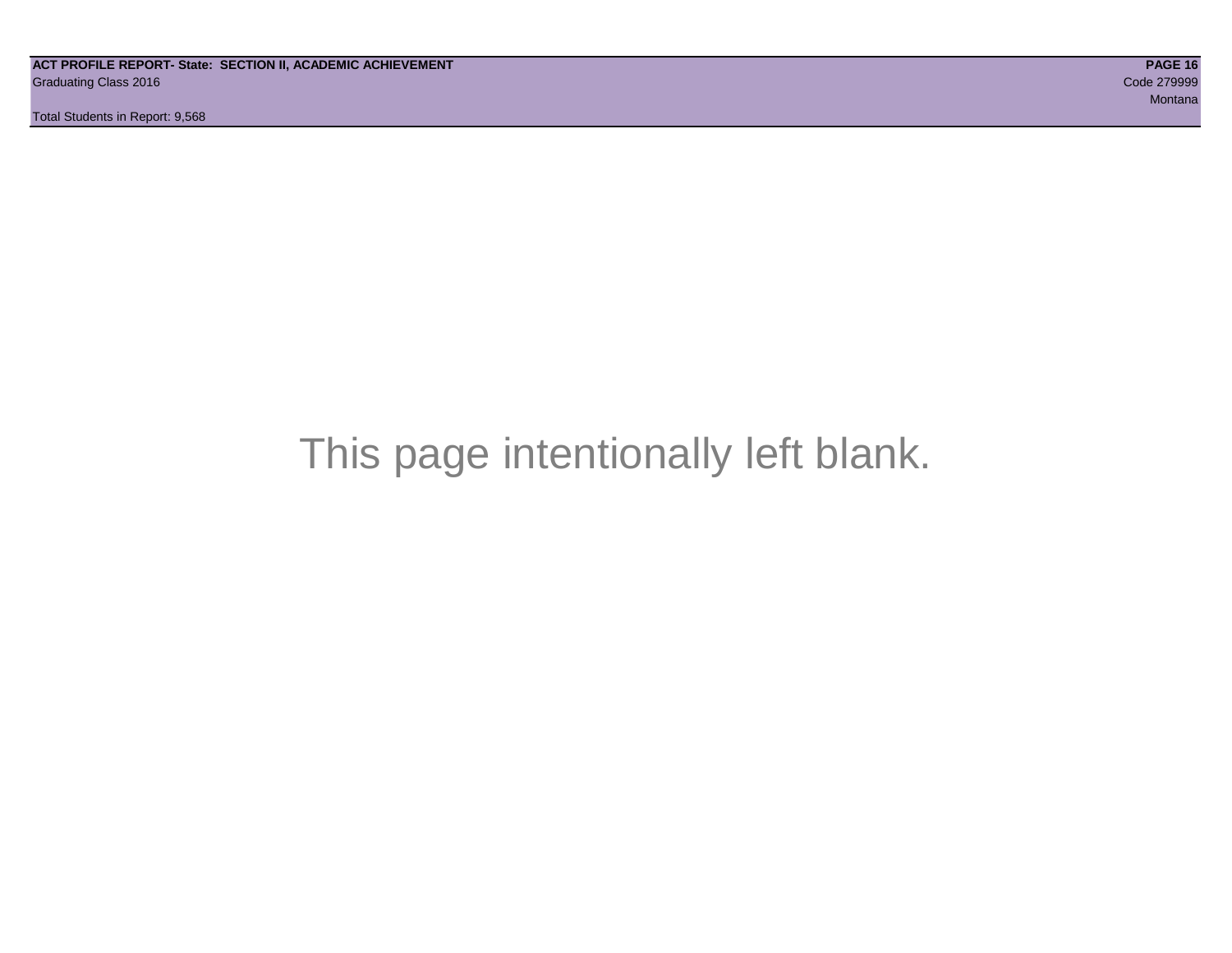Total Students in Report: 9,568

# Section III College and Career Readiness and the Impact of Course Rigor

Beginning with the Graduating Class of 2013, all students whose scores are college reportable, both standard and extended time tests, are now included. Also beginning with the 2013 Graduating Class data, College Readiness Benchmarks for Reading and Science were updated to reflect the most recent college coursework research.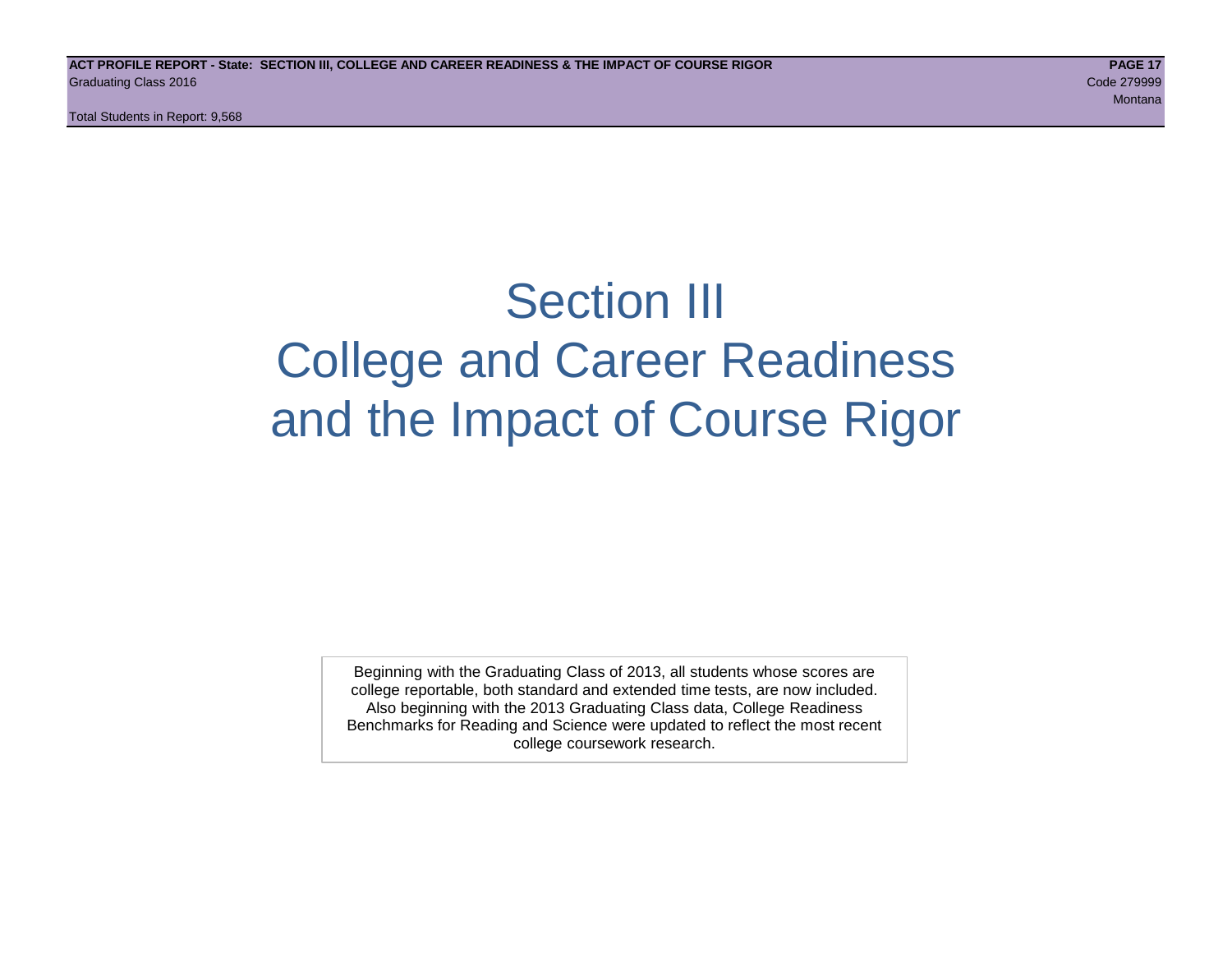### ACT PROFILE REPORT - State: SECTION III, COLLEGE AND CAREER READINESS & THE IMPACT OF COURSE RIGOR **PAGE 18** Graduating Class 2016 Code 279999

Total Students in Report: 9,568

| <b>Student</b>  | <b>CRS</b> |         | <b>English</b> |         | <b>Mathematics</b> |         | Reading | <b>Science</b> |    |
|-----------------|------------|---------|----------------|---------|--------------------|---------|---------|----------------|----|
| Group           | Range      | N.      | %              | N.      | %                  | N.      | %       | N              | %  |
|                 | 33 to 36   | 279     | 3              | 136     |                    | 387     | 4       | 178            | 2  |
|                 | 28 to 32   | 646     |                | 684     |                    | 1,176   | 12      | 652            |    |
|                 | 24 to 27   | 1,201   | 13             | 1,828   | 19                 | 1,420   | 15      | 1,805          | 19 |
| <b>State</b>    | 20 to 23   | 2,314   | 24             | 1,904   | 20                 | 2,194   | 23      | 2,772          | 29 |
|                 | 16 to 19   | 2,041   | 21             | 3,385   | 35                 | 2,188   | 23      | 2,614          | 27 |
|                 | 13 to 15   | 1,711   | 18             | 1,525   | 16                 | 1,595   | 17      | 950            | 10 |
|                 | 01 to 12   | 1,376   | 14             | 106     |                    | 608     | 6       | 597            | 6  |
|                 | 33 to 36   | 116,080 | 6              | 59,483  | 3                  | 130,942 | 6       | 72,515         | 3  |
|                 | 28 to 32   | 200,641 | 10             | 192,181 | 9                  | 275,075 | 13      | 157,797        | 8  |
|                 | 24 to 27   | 315,883 | 15             | 404.868 | 19                 | 295.645 | 14      | 407,121        | 19 |
| <b>National</b> | 20 to 23   | 472,860 | 23             | 351.510 | 17                 | 483,472 | 23      | 578,034        | 28 |
|                 | 16 to 19   | 378,663 | 18             | 701,208 | 34                 | 451.883 | 22      | 502.407        | 24 |
|                 | 13 to 15   | 317,275 | 15             | 353,660 | 17                 | 297,137 | 14      | 234,398        | 11 |
|                 | 01 to 12   | 288,940 | 14             | 27,432  |                    | 156,188 |         | 138,070        |    |

**Table 3.1. Percent of Students in College and Career Readiness Standards (CCRS) Score Ranges**

# **Table 3.2. Percent of Students Who Met College Readiness Benchmark Scores by Gender**

| <b>Student Group</b> | Gender      |         |             | <b>Percent of Students</b> |         | Met      |
|----------------------|-------------|---------|-------------|----------------------------|---------|----------|
|                      |             | English | Mathematics | Reading                    | Science | All Four |
|                      | Males       | 52      | 40          | 37                         | 33      | 22       |
| <b>State</b>         | Females     | 60      | 37          | 45                         | 32      | 22       |
|                      | No Response | 42      | 28          | 31                         | 21      | 14       |
|                      | Males       | 59      | 44          | 43                         | 39      | 28       |
| <b>National</b>      | Females     | 64      | 39          | 47                         | 34      | 25       |
|                      | No Response | 39      | 21          | 24                         | 18      | 11       |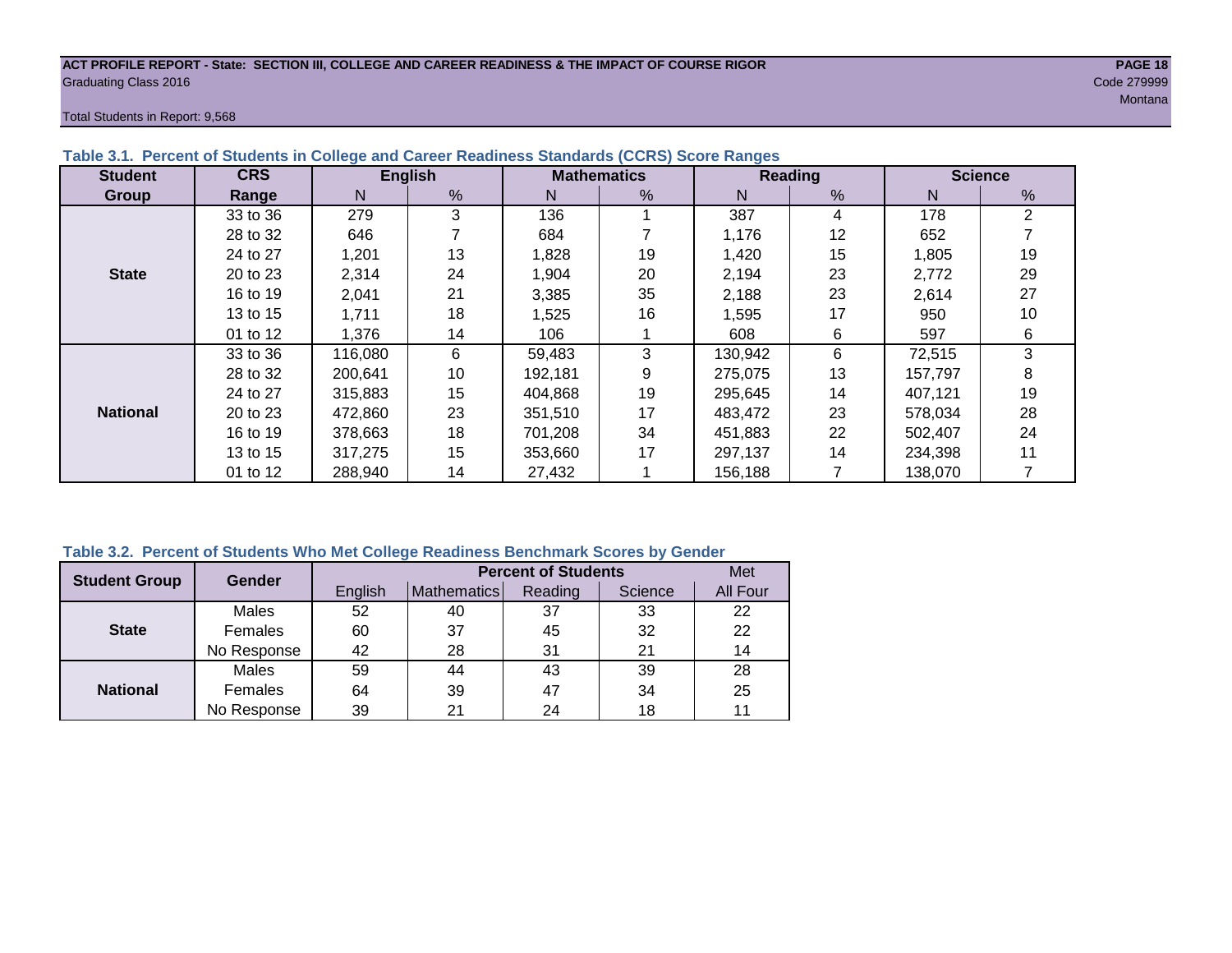### **ACT PROFILE REPORT - State: SECTION III, COLLEGE AND CAREER READINESS & THE IMPACT OF COURSE RIGOR PAGE 19** Graduating Class 2016 Code 279999

#### Total Students in Report: 9,568

**Table 3.3. Percent of Students Who Met ACT College Readiness Benchmark Scores by Race/Ethnicity**

|                 |                                |           | <b>English</b> | <b>Mathematics</b> | <b>Reading</b> | <b>Science</b> | <b>All Four</b> | <b>STEM</b>  |
|-----------------|--------------------------------|-----------|----------------|--------------------|----------------|----------------|-----------------|--------------|
| Student         |                                |           | Benchmark=18   | Benchmark=22       | Benchmark=22   | Benchmark=23   |                 | Benchmark=26 |
| Group           |                                | N         | %              | %                  | %              | %              | %               | %            |
|                 | <b>All Students</b>            | 9,568     | 56             | 38                 | 41             | 32             | 22              | 16           |
|                 | Black/African American         | 60        | 37             | 13                 | 25             | 10             |                 |              |
|                 | American Indian/Alaska Native  | 411       | 16             |                    | 10             | 6              |                 |              |
|                 | White                          | 7,279     | 60             | 42                 | 44             | 35             | 24              | 18           |
| <b>State</b>    | Hispanic/Latino                | 528       | 39             | 24                 | 29             | 22             | 13              | 8            |
|                 | Asian                          | 64        | 47             | 56                 | 33             | 36             | 23              | 23           |
|                 | Native Hawaiian/Other Pac. Isl | 24        | 42             | 46                 | 21             | 8              |                 |              |
|                 | Two or More Races              | 467       | 54             | 34                 | 39             | 29             | 19              | 12           |
|                 | Prefer Not to Respond          | 735       | 51             | 33                 | 38             | 29             | 20              | 15           |
|                 | <b>All Students</b>            | 2,090,342 | 61             | 41                 | 44             | 36             | 26              | 20           |
|                 | Black/African American         | 272,363   | 33             | 13                 | 19             | 11             |                 |              |
|                 | American Indian/Alaska Native  | 16,183    | 37             | 18                 | 25             | 16             |                 | ิค           |
|                 | White                          | 1,119,398 | 73             | 50                 | 55             | 46             | 34              | 25           |
| <b>National</b> | Hispanic/Latino                | 337,280   | 46             | 27                 | 30             | 21             | 14              |              |
|                 | Asian                          | 93,493    | 75             | 70                 | 59             | 56             | 46              | 44           |
|                 | Native Hawaiian/Other Pac. Isl | 6,797     | 45             | 29                 | 30             | 23             | 16              | 11           |
|                 | Two or More Races              | 85,494    | 64             | 40                 | 46             | 36             | 26              | 19           |
|                 | Prefer Not to Respond          | 159,334   | 55             | 36                 | 40             | 32             | 24              | 19           |

# **Table 3.4. Progress Toward Career Readiness<sup>1</sup>**

| <b>Student</b>  | <b>Progress Toward</b>  |           |      | Average   |
|-----------------|-------------------------|-----------|------|-----------|
| Group           | NCRC <sup>2</sup> Level | N         | $\%$ | Composite |
|                 | Gold                    | 6,418     | 67   | 22.9      |
| <b>State</b>    | Silver                  | 2,431     | 25   | 15.6      |
|                 | <b>Bronze</b>           | 615       | 6    | 12.6      |
|                 | Needs Improvement       | 104       |      | 10.7      |
|                 | Gold                    | 1,418,678 | 68   | 23.7      |
| <b>National</b> | Silver                  | 496,817   | 24   | 15.6      |
|                 | <b>Bronze</b>           | 142,375   |      | 12.6      |
|                 | Needs Improvement       | 32,472    | 2    | 10.4      |

<sup>1</sup> Progress reflects degree to which students are on track for attaining workplace employability skills critical to job success.

<sup>2</sup> Additional information on the ACT NCRC (National Career Readiness Certificate) can be found at www.act.org.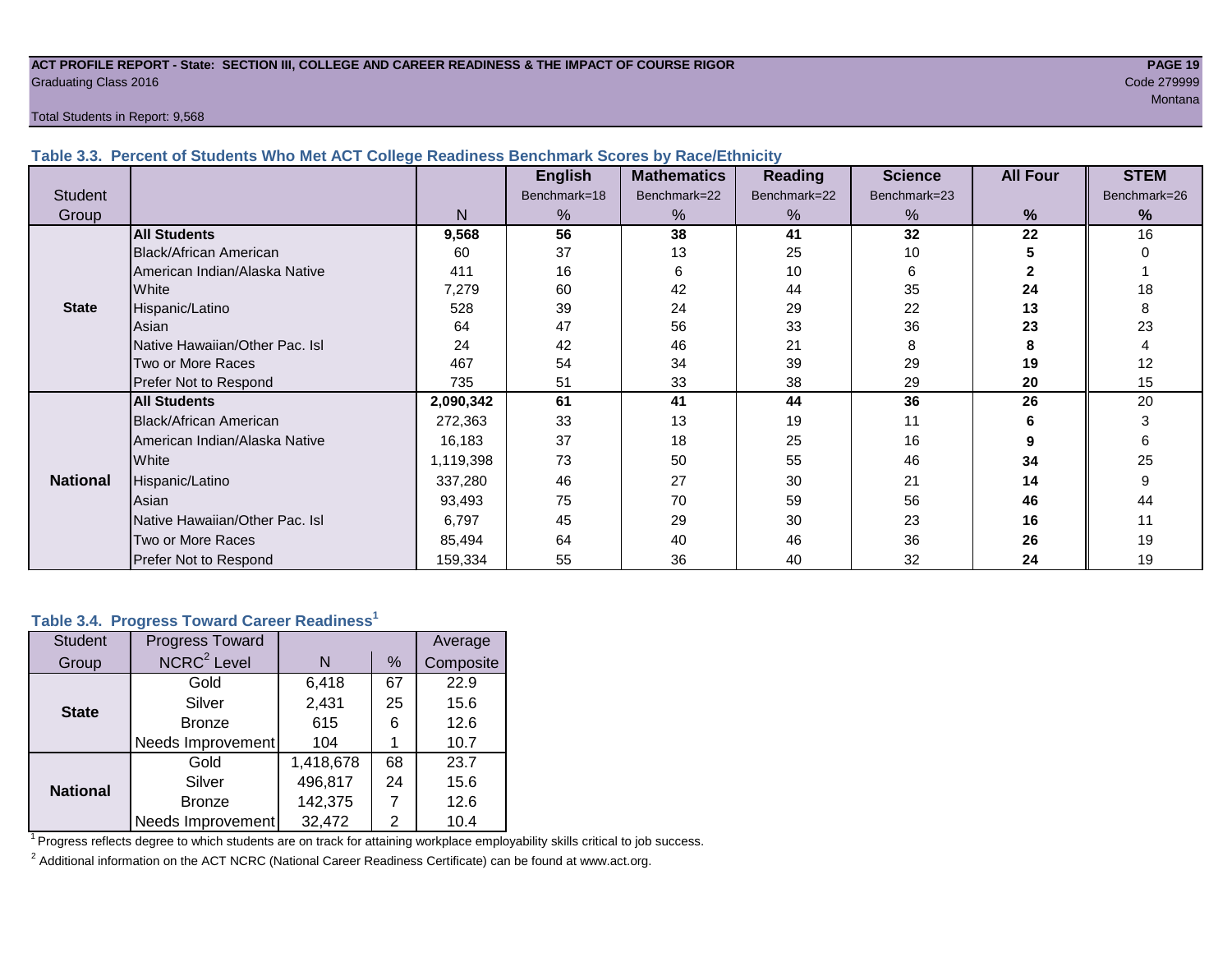#### **ACT PROFILE REPORT - State: SECTION III, COLLEGE AND CAREER READINESS & THE IMPACT OF COURSE RIGOR PAGE 20** Graduating Class 2016 Code 279999

| uwiv vivi       | oonogo noganiooo<br><u>uivuituin Atuluus AVI vuolus M</u><br>o ruhan man oonoon odhi iyahani |           |                |      |                    |      |                |      |                |                   |                  |      |             |      |
|-----------------|----------------------------------------------------------------------------------------------|-----------|----------------|------|--------------------|------|----------------|------|----------------|-------------------|------------------|------|-------------|------|
| <b>Student</b>  | <b>Curriculum</b>                                                                            | N         | <b>English</b> |      | <b>Mathematics</b> |      | <b>Reading</b> |      | <b>Science</b> |                   | <b>Composite</b> |      | <b>STEM</b> |      |
| <b>Group</b>    | <b>Taken</b>                                                                                 |           | $\%$           | Avg  | %                  | Avg  | %              | Avg  | %              | Avq               | %                | Ava  | %           | Avg  |
| <b>State</b>    | Core or More $^2$                                                                            | 4,408     | 74             | 21.6 | 58                 | 22.5 | 56             | 23.1 | 49             | 22.7              | 35               | 22.6 | 27          | 22.8 |
|                 | Less than Core                                                                               | 4,079     | 41             | 16.9 | 21                 | 18.3 | 07             | 18.9 | 18             | 18.7              |                  | 18.3 | 6           | 18.8 |
|                 | Missing                                                                                      | 081       | 38             | 16.4 | 25                 | 18.4 | 29             | 18.6 | 20             | 18.4              | 13               | 18.7 | 9           | 18.7 |
|                 | Core or More                                                                                 | 1,441,538 | 69             | 21.3 | 48                 | 21.5 | 5 <sup>1</sup> | 22.3 | 43             | 217<br><u>zi.</u> | 32               | 21.9 | 24          | 21.9 |
| <b>National</b> | Less than Core                                                                               | 483.335   | 46             | 17.8 | 26                 | 18.7 | 31             | 19.2 | 23             | 18.8              | 15               | 18.7 | 11          | 19.0 |
|                 | Missing                                                                                      | 165.469   | 38             | 16.4 | 20                 | 17.7 | 24             | 18.0 | 18             | 17.8              |                  | 17.6 | 8           | 18.0 |

# **Table 3.5. College Readiness Benchmark Percent and Average ACT Scores by Overall High School Curriculum**

1 "Curriculum Taken" reflects overall high school curriculum in this table.

<sup>2</sup> "Core or More" results correspond to students taking four or more years of English AND three or more years each of math, social studies, and natural science.

 $3$  Zero years or no coursework information reported in one or more content areas.

<sup>4</sup> Composite College Readiness Benchmark % results reflect students who met all four subject-area benchmarks.

# **Table 3.6. College Readiness Benchmark Percent and Average ACT Scores by Content-Specific Curriculum**

| <b>Student</b>  | <b>Curriculum</b>         |          | <b>English</b> |      |          | <b>Mathematics</b> |      |          | <b>Reading</b> |      | <b>Science</b> |    |      |
|-----------------|---------------------------|----------|----------------|------|----------|--------------------|------|----------|----------------|------|----------------|----|------|
| Group           | $\mathsf{Taken}^1$        | N        | %              | Avg  | N        | %                  | Avg  |          | %              | Avg  | N              | %  | Avg  |
| <b>State</b>    | Core or More <sup>2</sup> | 7,895    | 60             | 19.6 | 7.063    | 47                 | 21.4 | 7.111    | 45             | 21.5 | 5.426          | 45 | 22.2 |
|                 | Less than Core            | 787      | 35             | 15.9 | ,504     |                    | 16.2 | .535     | 26             | 18.7 | 3,167          | 14 | 18.2 |
|                 | Missing <sup>3</sup>      | 886      | 41             | 16.9 | 1,001    | 26                 | 18.4 | 922      | 31             | 19.0 | 975            | 21 | 18.7 |
| <b>National</b> | Core or More              | .821.855 | 65             | 20.7 | ,834,921 | 44                 | 21.0 | ,707,404 | 48             | 21.8 | 1.679.561      | 41 | 21.4 |
|                 | Less than Core            | 121.175  | 34             | 15.8 | 101.097  |                    | 16.1 | 229,685  | 32             | 19.2 | 255.155        |    | 18.0 |
|                 | Missing                   | 147,312  | 40             | 16.6 | 154,324  | 20                 | 17.8 | 153,253  | 25             | 18.2 | 155,626        | 19 | 18.0 |

<sup>1</sup>"Curriculum Taken" reflects content-specific curriculum in this table.

<sup>2</sup> "Core or More" results correspond to students taking four or more years of English or three or more years of math, social studies, or natural science, respectively. For instance, Reading "Core or More" results correspond to students taking three or more years of social studies, regardless of courses taken in other content areas.

 $3$  Zero years or no coursework information reported in the specified content area.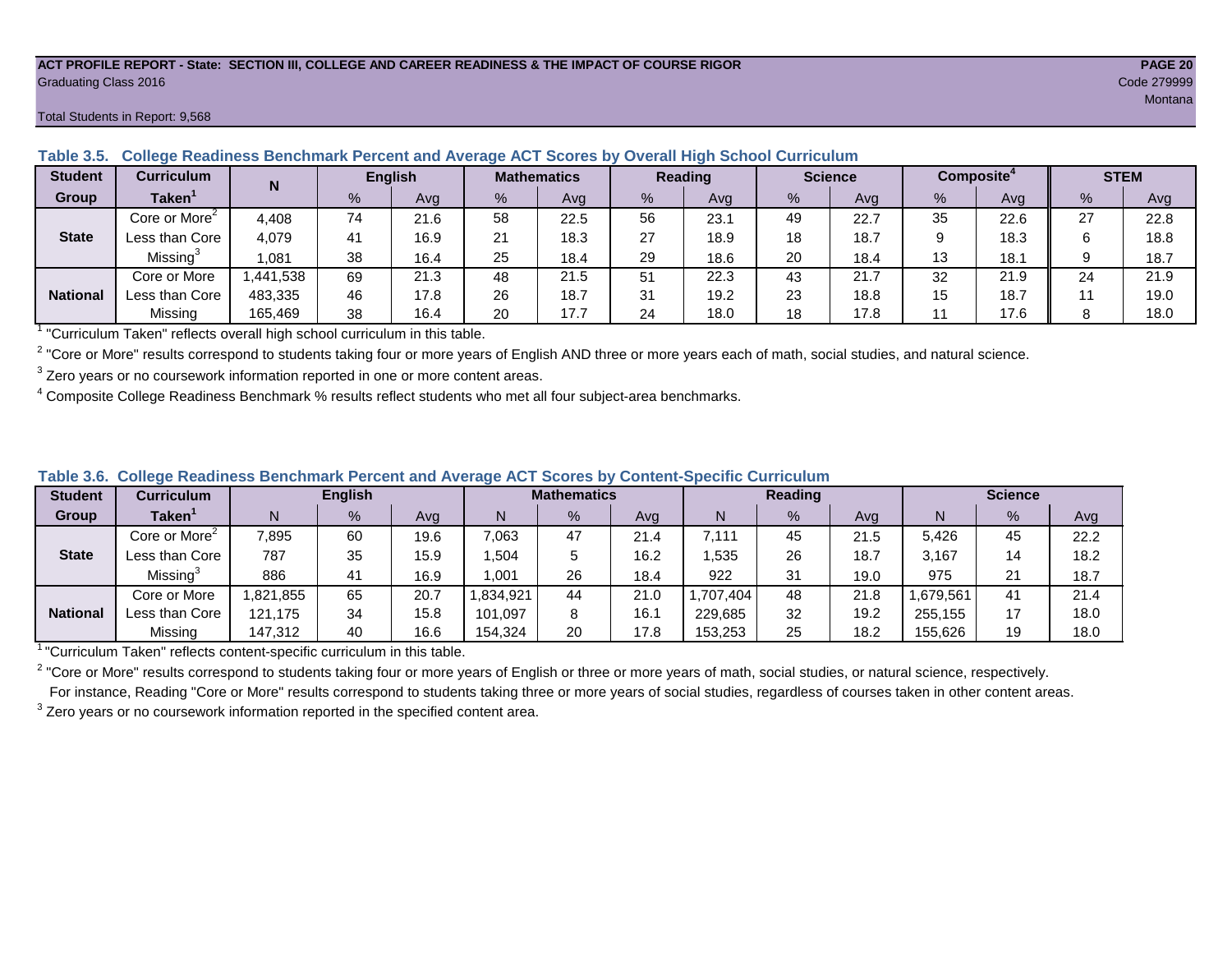#### ACT PROFILE REPORT - State: SECTION III, COLLEGE AND CAREER READINESS & THE IMPACT OF COURSE RIGOR **PAGE 21** Graduating Class 2016 Code 279999

man and the contract of the contract of the contract of the contract of the contract of the contract of the co

Total Students in Report: 9,568

# **Table 3.7. College Readiness Benchmark (CRB) Percent and Average ACT Scores by Common Course Patterns**

| <b>Course Pattern</b>                            |                |                                  | <b>State</b>       |                                     | <b>National</b> |                                  |                    |                                     |  |  |
|--------------------------------------------------|----------------|----------------------------------|--------------------|-------------------------------------|-----------------|----------------------------------|--------------------|-------------------------------------|--|--|
|                                                  |                | <b>Percent Taking</b>            | Avg ACT            | Percent Who Met                     |                 | <b>Percent Taking</b>            | Avg ACT            | Percent Who Met                     |  |  |
| <b>ENGLISH COURSE PATTERN</b>                    | $\overline{N}$ | Pattern                          | English            | <b>Benchmark</b>                    | $\mathsf{N}$    | Pattern                          | English            | <b>Benchmark</b>                    |  |  |
| Eng 9, Eng 10, Eng 11, Eng 12, & Other English   | 1,348          | 14                               | 20.7               | 67                                  | 385,251         | 18                               | 21.7               | 71                                  |  |  |
| Eng 9, Eng 10, Eng 11, Eng 12                    | 6,547          | 68                               | 19.3               | 58                                  | 1,436,604       | 69                               | 20.4               | 63                                  |  |  |
| Less than 4 years of English                     | 787            | 8                                | 15.9               | 35                                  | 121.175         | 6                                | 15.8               | 34                                  |  |  |
| Zero years / no English courses reported         | 886            | 9                                | 16.9               | 41                                  | 147,312         | $\overline{7}$                   | 16.6               | 40                                  |  |  |
|                                                  |                |                                  |                    |                                     |                 |                                  |                    |                                     |  |  |
|                                                  |                | <b>Percent Taking</b>            | Avg ACT            | Percent Who Met                     |                 | <b>Percent Taking</b>            | Avg ACT            | Percent Who Met                     |  |  |
| <b>MATHEMATICS COURSE PATTERN</b>                | $\mathsf{N}$   | Pattern                          | Math               | <b>Benchmark</b>                    | $\mathsf{N}$    | Pattern                          | Math               | Benchmark                           |  |  |
| Alg 1, Alg 2, Geom, Trig, & Calc                 | 449            | 5                                | 24.9               | 78                                  | 125,390         | 6                                | 23.2               | 63                                  |  |  |
| Alg 1, Alg 2, Geom, Trig, & Other Adv Math       | 668            | $\overline{7}$                   | 22.5               | 62                                  | 163,212         | 8                                | 21.6               | 52                                  |  |  |
| Alg 1, Alg 2, Geom, & Trig                       | 517            | 5                                | 19.9               | 33                                  | 126,596         | 6                                | 18.9               | 27                                  |  |  |
| Alg 1, Alg 2, Geom, & Other Adv Math             | 1,368          | 14                               | 20.7               | 43                                  | 379,347         | 18                               | 19.3               | 30                                  |  |  |
| Other comb of 4 or more years of Math            | 1,926          | 20                               | 24.2               | 72                                  | 689,169         | 33                               | 23.6               | 64                                  |  |  |
| Alg 1, Alg 2, & Geom                             | 1,732          | 18                               | 18.1               | 17                                  | 243,569         | 12                               | 16.8               | 10                                  |  |  |
| Other comb of 3 or 3.5 years of Math             | 403            | 4                                | 20.0               | 35                                  | 107,638         | 5                                | 19.5               | 32                                  |  |  |
| Less than 3 years of Math                        | 1,504          | 16                               | 16.2               | 5                                   | 101,097         | 5                                | 16.1               | 8                                   |  |  |
| Zero years / no Math courses reported            | 1,001          | 10                               | 18.4               | 26                                  | 154,324         | $\overline{7}$                   | 17.8               | 20                                  |  |  |
|                                                  |                |                                  |                    |                                     |                 |                                  |                    |                                     |  |  |
|                                                  |                | <b>Percent Taking</b>            | Avg ACT            | Percent Who Met                     |                 | <b>Percent Taking</b>            | Avg ACT            | Percent Who Met                     |  |  |
| SOCIAL SCIENCE COURSE PATTERN                    | $\overline{N}$ | Pattern                          | Reading            | <b>Benchmark</b>                    | $\mathsf{N}$    | Pattern                          | Reading            | <b>Benchmark</b>                    |  |  |
| US Hist, World Hist, Am Gov, & Other Hist        | 929            | 10                               | 21.4               | 46                                  | 51,783          | $\overline{2}$                   | 22.1               | 50                                  |  |  |
| Other comb of 4 or more years Social Science     | 1,819          | 19                               | 22.6               | 53                                  | 979,530         | 47                               | 22.3               | 51                                  |  |  |
| US Hist, World Hist, & Am Gov                    | 1,979          | 21                               | 20.3               | 36                                  | 120,501         | 6                                | 19.6               | 33                                  |  |  |
| Other comb of 3 or 3.5 years of Social Science   | 2,384          | 25                               | 21.7               | 46                                  | 555,590         | 27                               | 21.4               | 45                                  |  |  |
| Less than 3 years of Social Science              | 1,535          | 16                               | 18.7               | 26                                  | 229,685         | 11                               | 19.2               | 32                                  |  |  |
| Zero years / no Social Science courses reported  | 922            | 10                               | 19.0               | 31                                  | 153,253         | $\overline{7}$                   | 18.2               | 25                                  |  |  |
|                                                  |                |                                  |                    |                                     |                 |                                  |                    |                                     |  |  |
| NATURAL SCIENCE COURSE PATTERN                   | $\overline{N}$ | <b>Percent Taking</b><br>Pattern | Avg ACT<br>Science | Percent Who Met<br><b>Benchmark</b> | N               | <b>Percent Taking</b><br>Pattern | Avg ACT<br>Science | Percent Who Met<br><b>Benchmark</b> |  |  |
|                                                  |                |                                  |                    |                                     |                 |                                  |                    |                                     |  |  |
| Gen Sci <sup>1</sup> , Bio, Chem, & Phys         | 2,058          | 22                               | 23.4               | 56                                  | 844,557         | 40                               | 22.1               | 46                                  |  |  |
| Bio, Chem, Phys                                  | 230            | $\overline{2}$                   | 24.0               | 62                                  | 233,024         | 11                               | 23.0               | 52                                  |  |  |
| Gen Sci <sup>1</sup> , Bio, Chem                 | 2,663          | 28                               | 21.3               | 37                                  | 542,380         | 26                               | 20.0               | 29                                  |  |  |
| Other comb of 3 years of Natural Science         | 475            | 5                                | 21.2               | 35                                  | 59,600          | 3                                | 19.0               | 23                                  |  |  |
| Less than 3 years of Natural Science             | 3,167          | 33                               | 18.2               | 14                                  | 255,155         | 12                               | 18.0               | 17                                  |  |  |
| Zero years / no Natural Science courses reported | 975            | 10                               | 18.7               | 21                                  | 155,626         | $\overline{7}$                   | 18.0               | 19                                  |  |  |

<sup>1</sup>Includes General, Physical and Earth Sciences.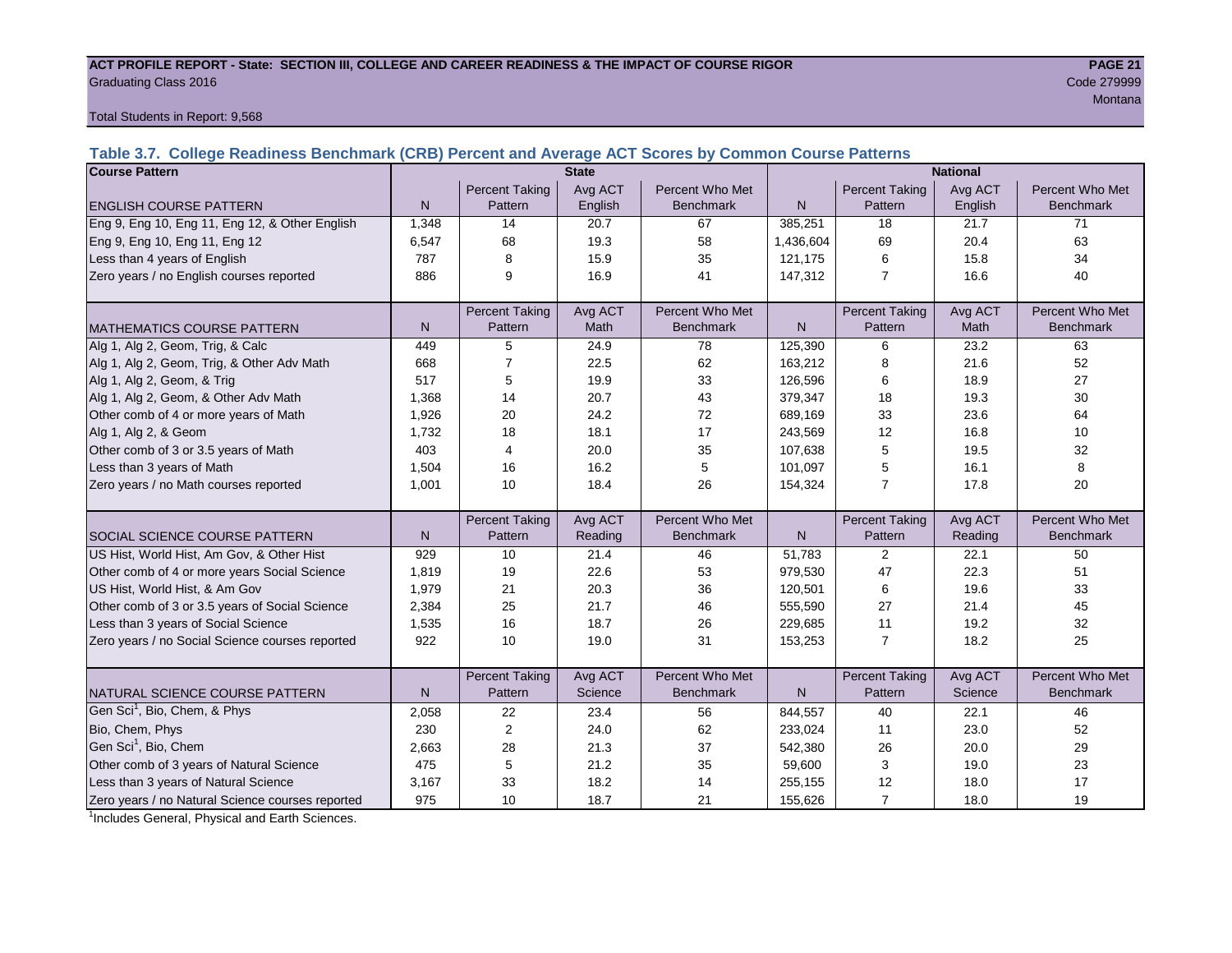### **ACT PROFILE REPORT - State: SECTION III, COLLEGE AND CAREER READINESS & THE IMPACT OF COURSE RIGOR PAGE 22** Graduating Class 2016 Code 279999

Total Students in Report: 9,568

**Table 3.8. College Readiness Benchmark (CRB) Percent and Average ACT Scores for Gender by Common Course Patterns**

| <b>Course Pattern</b>                            |                |                | <b>All Students</b> |                  |                |                | <b>Males</b> |                  |       |                |            |                         |
|--------------------------------------------------|----------------|----------------|---------------------|------------------|----------------|----------------|--------------|------------------|-------|----------------|------------|-------------------------|
|                                                  |                |                | <b>ACT</b>          | % Who Met        |                |                | <b>ACT</b>   | % Who Met        |       |                | <b>ACT</b> | % Who Met               |
| <b>ENGLISH COURSE PATTERN</b>                    | N              | Percent        | English             | <b>Benchmark</b> | $\mathsf{N}$   | Percent        | English      | <b>Benchmark</b> | N     | Percent        | English    | <b>Benchmark</b>        |
| Eng 9, Eng 10, Eng 11, Eng 12, & Other English   | 1,348          | 14             | 20.7                | 67               | 584            | 13             | 20.4         | 65               | 739   | 16             | 20.8       | 68                      |
| Eng 9, Eng 10, Eng 11, Eng 12                    | 6,547          | 68             | 19.3                | 58               | 3,200          | 69             | 18.8         | 54               | 3,189 | 69             | 20.0       | 63                      |
| Less than 4 years of English                     | 787            | 8              | 15.9                | 35               | 432            | 9              | 15.6         | 34               | 325   | $\overline{7}$ | 16.4       | 38                      |
| Zero years / no English courses reported         | 886            | 9              | 16.9                | 41               | 431            | 9              | 16.3         | 38               | 366   | 8              | 17.9       | 47                      |
|                                                  |                |                | <b>ACT</b>          | % Who Met        |                |                | <b>ACT</b>   | % Who Met        |       |                | <b>ACT</b> | % Who Met               |
| <b>IMATHEMATICS COURSE PATTERN</b>               | N <sub>1</sub> | Percent        | Math                | <b>Benchmark</b> | $\mathsf{N}$   | Percent        | Math         | <b>Benchmark</b> | N     | Percent        | Math       | <b>Benchmark</b>        |
| Alg 1, Alg 2, Geom, Trig, & Calc                 | 449            | 5              | 24.9                | 78               | 210            | 5              | 25.2         | 78               | 223   | 5              | 24.7       | 79                      |
| Alg 1, Alg 2, Geom, Trig, & Other Adv Math       | 668            | $\overline{7}$ | 22.5                | 62               | 283            | 6              | 22.6         | 63               | 377   | 8              | 22.6       | 63                      |
| Alg 1, Alg 2, Geom, & Trig                       | 517            | 5              | 19.9                | 33               | 247            | 5              | 20.2         | 37               | 262   | 6              | 19.7       | 29                      |
| Alg 1, Alg 2, Geom, & Other Adv Math             | 1,368          | 14             | 20.7                | 43               | 543            | 12             | 21.1         | 49               | 795   | 17             | 20.4       | 39                      |
| Other comb of 4 or more years of Math            | 1,926          | 20             | 24.2                | 72               | 966            | 21             | 24.9         | 75               | 920   | 20             | 23.5       | 68                      |
| Alg 1, Alg 2, & Geom                             | 1,732          | 18             | 18.1                | 17               | 884            | 19             | 18.4         | 20               | 795   | 17             | 17.8       | 14                      |
| Other comb of 3 or 3.5 years of Math             | 403            | 4              | 20.0                | 35               | 204            | 4              | 20.5         | 38               | 185   | 4              | 19.5       | 31                      |
| Less than 3 years of Math                        | 1,504          | 16             | 16.2                | 5                | 811            | 17             | 16.4         | 6                | 653   | 14             | 15.9       | $\overline{\mathbf{4}}$ |
| Zero years / no Math courses reported            | 1,001          | 10             | 18.4                | 26               | 499            | 11             | 18.5         | 26               | 409   | 9              | 18.5       | 28                      |
|                                                  |                |                | <b>ACT</b>          | % Who Met        |                |                | <b>ACT</b>   | % Who Met        |       |                | <b>ACT</b> | % Who Met               |
| SOCIAL SCIENCE COURSE PATTERN                    | N <sub>1</sub> | Percent        | Reading             | <b>Benchmark</b> | N <sub>1</sub> | Percent        | Reading      | <b>Benchmark</b> | N.    | Percent        | Reading    | <b>Benchmark</b>        |
| US Hist, World Hist, Am Gov, & Other Hist        | 929            | 10             | 21.4                | 46               | 511            | 11             | 21.1         | 44               | 407   | 9              | 21.8       | 49                      |
| Other comb of 4 or more years Social Science     | 1,819          | 19             | 22.6                | 53               | 826            | 18             | 22.4         | 51               | 963   | 21             | 22.7       | 54                      |
| US Hist, World Hist, & Am Gov                    | 1,979          | 21             | 20.3                | 36               | 985            | 21             | 19.9         | 32               | 927   | 20             | 20.9       | 42                      |
| Other comb of 3 or 3.5 years of Social Science   | 2,384          | 25             | 21.7                | 46               | 1,023          | 22             | 21.2         | 43               | 1,322 | 29             | 22.1       | 48                      |
| Less than 3 years of Social Science              | 1,535          | 16             | 18.7                | 26               | 848            | 18             | 18.4         | 25               | 623   | 13             | 19.2       | 29                      |
| Zero years / no Social Science courses reported  | 922            | 10             | 19.0                | 31               | 454            | 10             | 18.2         | 26               | 377   | 8              | 20.0       | 37                      |
|                                                  |                |                | <b>ACT</b>          | % Who Met        |                |                | <b>ACT</b>   | % Who Met        |       |                | <b>ACT</b> | % Who Met               |
| NATURAL SCIENCE COURSE PATTERN                   | N.             | Percent        | Science             | <b>Benchmark</b> | N              | Percent        | Science      | <b>Benchmark</b> | N     | Percent        | Science    | <b>Benchmark</b>        |
| Gen Sci <sup>1</sup> , Bio, Chem, & Phys         | 2,058          | 22             | 23.4                | 56               | 1,073          | 23             | 23.7         | 58               | 952   | 21             | 23.1       | 54                      |
| Bio, Chem, Phys                                  | 230            | 2              | 24.0                | 62               | 126            | 3              | 24.9         | 68               | 101   | $\overline{2}$ | 23.0       | 54                      |
| Gen Sci <sup>2</sup> , Bio, Chem                 | 2,663          | 28             | 21.3                | 37               | 1,070          | 23             | 21.4         | 38               | 1,526 | 33             | 21.3       | 36                      |
| Other comb of 3 years of Natural Science         | 475            | 5              | 21.2                | 35               | 314            | $\overline{7}$ | 21.6         | 38               | 154   | $\mathbf{3}$   | 20.6       | 29                      |
| Less than 3 years of Natural Science             | 3,167          | 33             | 18.2                | 14               | 1,579          | 34             | 18.0         | 13               | 1,488 | 32             | 18.4       | 16                      |
| Zero years / no Natural Science courses reported | 975            | 10             | 18.7                | 21               | 485            | 10             | 18.8         | 21               | 398   | 9              | 18.9       | 21                      |

<sup>1</sup>Includes General, Physical and Earth Sciences.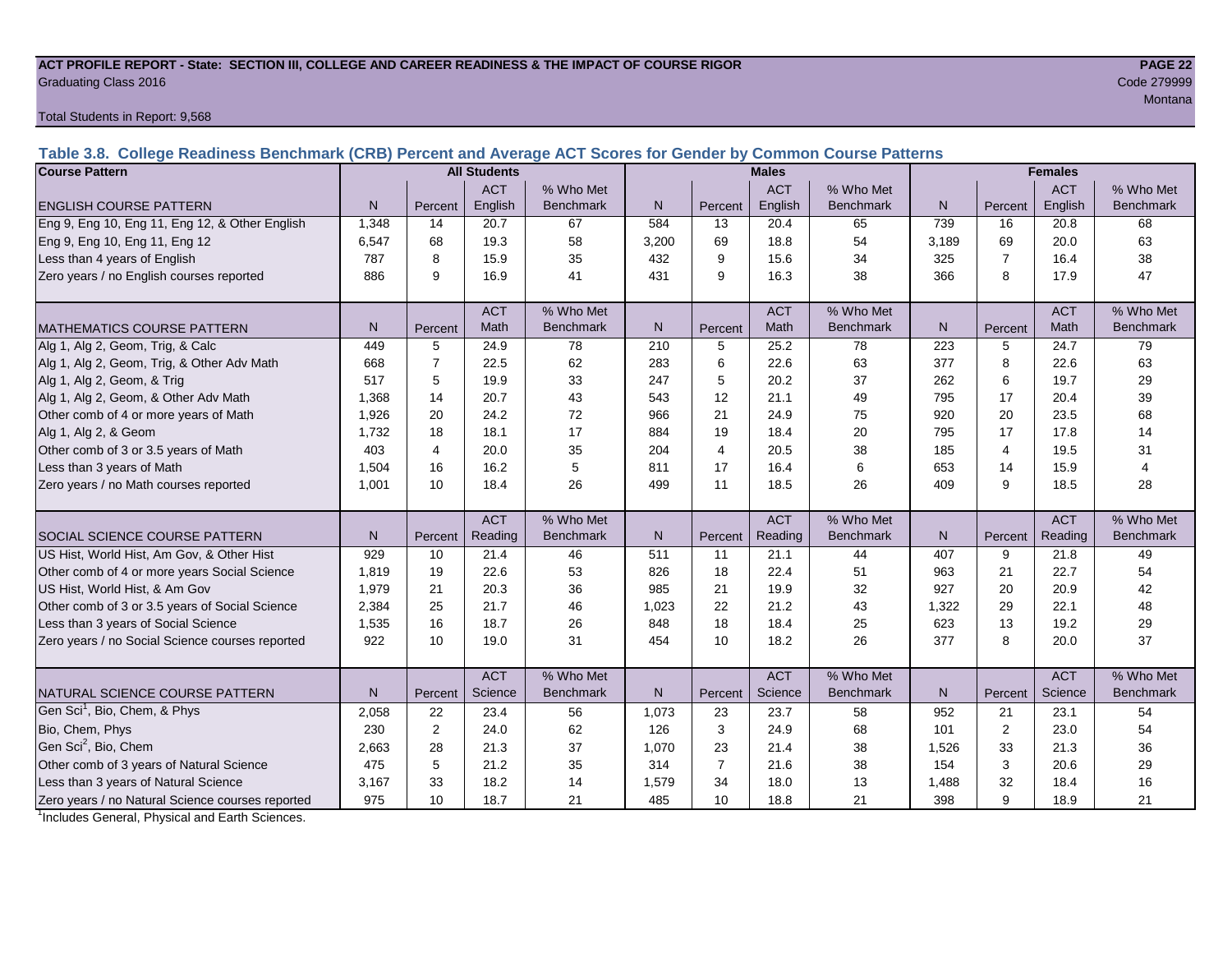# Section IV Career and Educational Aspirations

Beginning with the Graduating Class of 2013, all students whose scores are college reportable, both standard and extended time tests, are now included. Also beginning with the 2013 Graduating Class data, College Readiness Benchmarks for Reading and Science were updated to reflect the most recent college coursework research.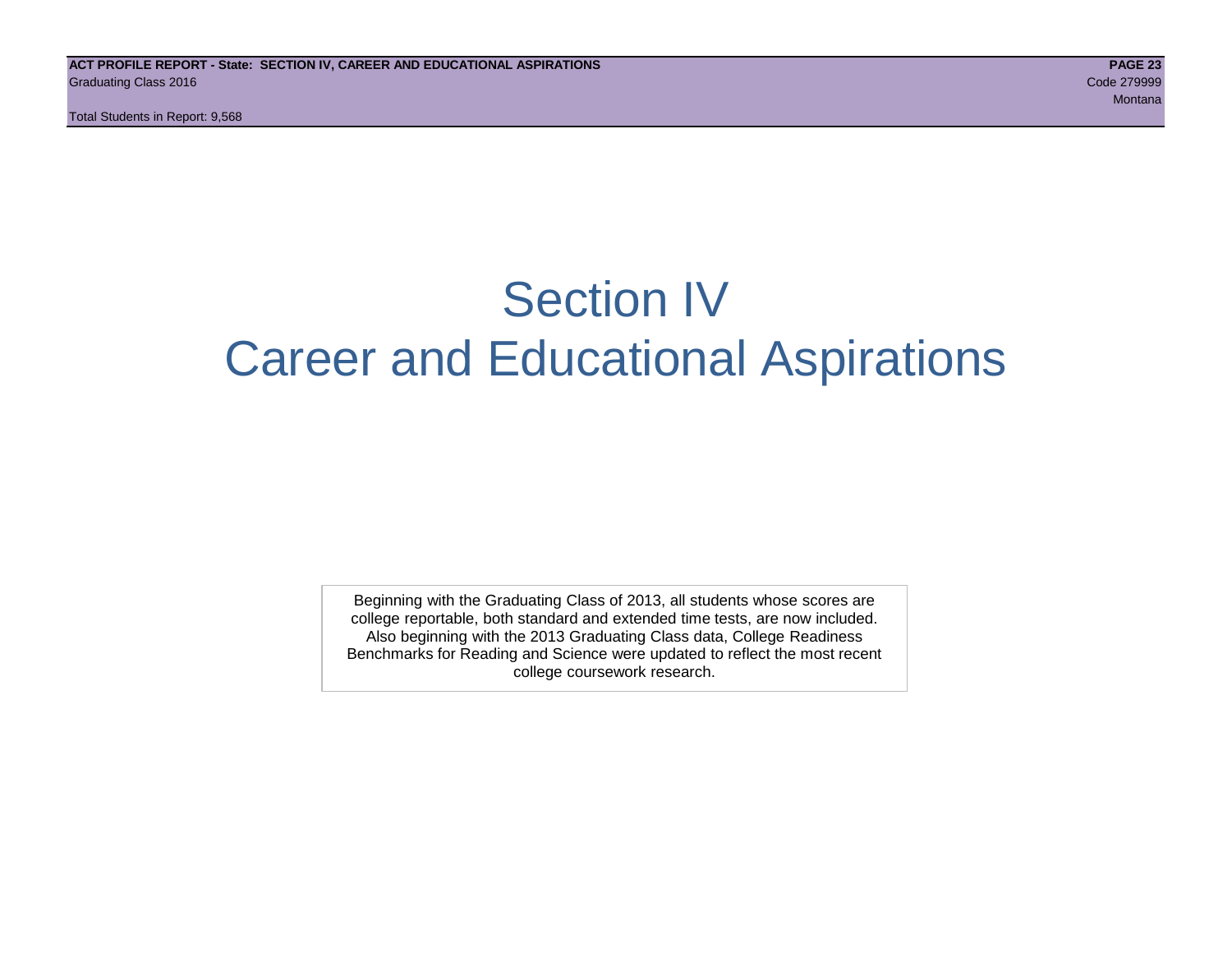#### **ACT PROFILE REPORT - State: SECTION IV, CAREER AND EDUCATIONAL ASPIRATIONS PAGE 24** Graduating Class 2016 Code 279999

de la construcción de la construcción de la construcción de la construcción de la construcción de la construcc Total Students in Report: 9,568

|                                              | <b>All Students</b> |                      |                 |                | Plan on 2 Years or Less of College |                 | Plan on 4 Years or More of College |          |                 |  |
|----------------------------------------------|---------------------|----------------------|-----------------|----------------|------------------------------------|-----------------|------------------------------------|----------|-----------------|--|
| <b>Planned Educational Major</b>             | N <sup>1</sup>      | Percent <sup>2</sup> | Avg ACT<br>Comp | N <sub>1</sub> | Percent                            | Avg ACT<br>Comp | N.                                 | Percent  | Avg ACT<br>Comp |  |
| Agriculture & Natural Resources Conservation | 323                 | 3                    | 19.2            | 80             |                                    | 16.5            | 225                                | 3        | 20.5            |  |
| Architecture                                 | 115                 |                      | 21.1            | 10             |                                    | 17.3            | 101                                | 2        | 21.5            |  |
| Area, Ethnic, & Multidisciplinary Studies    | 15                  | $\Omega$             | 17.7            | 3              | $\Omega$                           | 15.0            | 11                                 | $\Omega$ | 19.0            |  |
| Arts: Visual & Performing                    | 720                 | 8                    | 19.6            | 123            | 10                                 | 17.0            | 544                                | 8        | 20.3            |  |
| <b>Business</b>                              | 595                 | 6                    | 20.6            | 84             | 7                                  | 16.6            | 487                                |          | 21.4            |  |
| Communications                               | 74                  |                      | 21.3            | 4              | $\Omega$                           | 17.5            | 64                                 |          | 21.7            |  |
| Community, Family, & Personal Services       | 348                 |                      | 18.0            | 121            | 10                                 | 17.0            | 204                                | 3        | 18.8            |  |
| <b>Computer Science &amp; Mathematics</b>    | 262                 | 3                    | 22.5            | 41             | 3                                  | 17.4            | 207                                | 3        | 23.4            |  |
| Education                                    | 535                 | 6                    | 19.7            | 30             | $\overline{2}$                     | 16.1            | 494                                |          | 20.1            |  |
| Engineering                                  | 715                 |                      | 23.2            | 58             | 5                                  | 16.4            | 630                                | 9        | 23.9            |  |
| Engineering Technology & Drafting            | 153                 | $\overline{2}$       | 19.7            | 46             | 4                                  | 17.7            | 102                                | 2        | 20.6            |  |
| English & Foreign Languages                  | 121                 |                      | 22.9            | 9              |                                    | 18.4            | 108                                | 2        | 23.3            |  |
| Health Administration & Assisting            | 146                 | $\overline{2}$       | 18.5            | 26             | 2                                  | 17.3            | 116                                | 2        | 18.8            |  |
| Health Sciences & Technologies               | 1.587               | 17                   | 21.0            | 109            | 9                                  | 18.1            | 1,446                              | 22       | 21.3            |  |
| Philosophy, Religion, & Theology             | 41                  | $\mathbf 0$          | 20.1            | 4              | 0                                  | 16.5            | 37                                 |          | 20.5            |  |
| Repair, Production, & Construction           | 426                 | 4                    | 17.7            | 210            | 17                                 | 17.4            | 176                                | 3        | 18.5            |  |
| Sciences: Biological & Physical              | 455                 | 5                    | 23.4            | 15             |                                    | 16.7            | 430                                | 6        | 23.7            |  |
| Social Sciences & Law                        | 620                 | 6                    | 21.3            | 40             | 3                                  | 17.0            | 559                                | 8        | 21.6            |  |
| <b>Undecided</b>                             | 819                 | 9                    | 20.7            | 93             | 8                                  | 16.4            | 580                                | 9        | 21.5            |  |
| No Response                                  | 1,450               | 15                   | 18.0            | 82             |                                    | 16.0            | 121                                |          | 17.7            |  |

**Table 4.1. Distribution of Planned Educational Majors for All Students by College Plans**

1 2-Year and 4-Year "N" counts do not reflect "Missing" and "Other" college plans, therefore they may not add up to the N count for All Students.

<sup>2</sup> Percent of students tested within College Plan groups (All Students, 2-Year, 4-Year).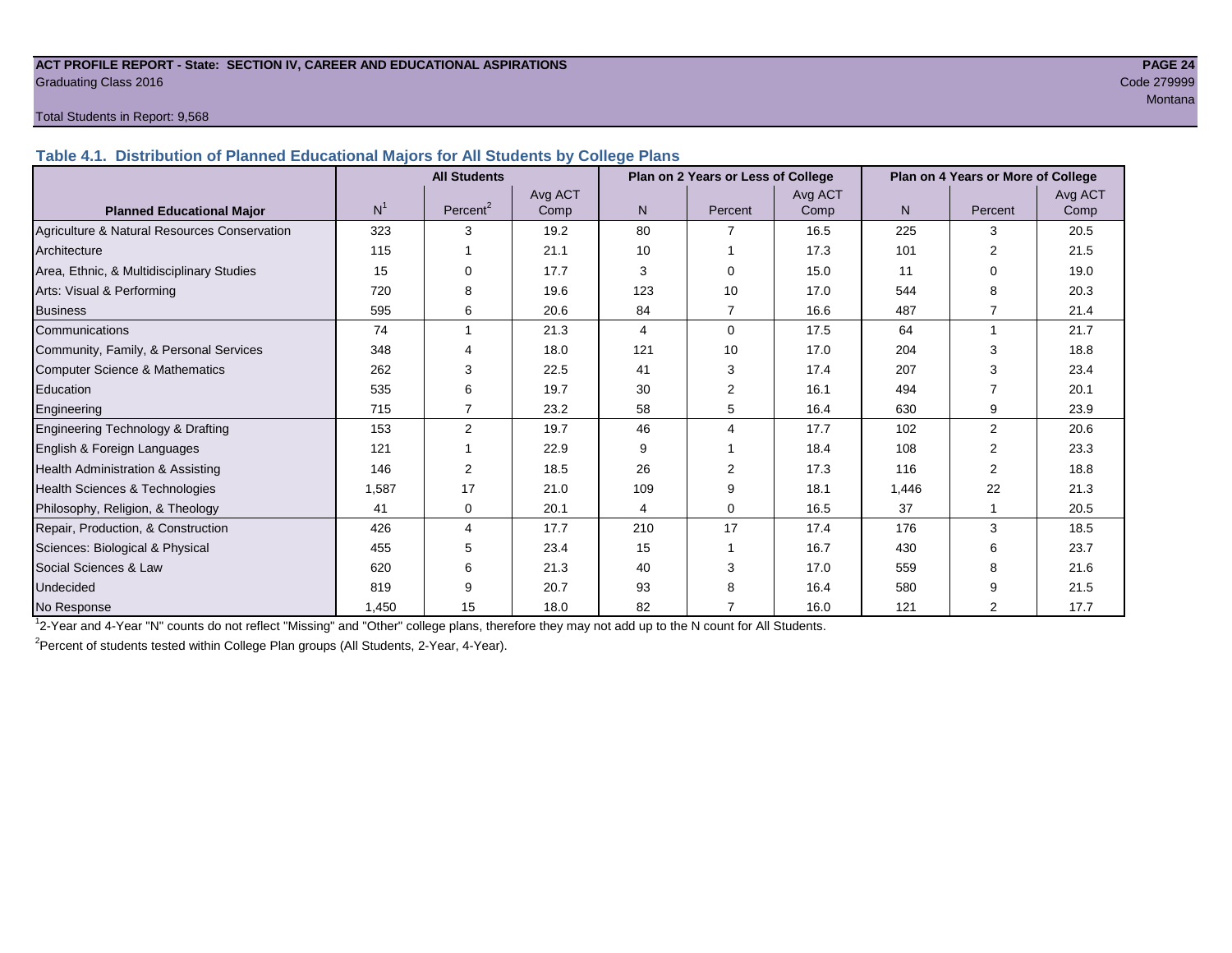### **ACT PROFILE REPORT - State: SECTION IV, CAREER AND EDUCATIONAL ASPIRATIONS PAGE 25** Graduating Class 2016 Code 279999

#### Total Students in Report: 9,568

# **Table 4.2. Average ACT Composite Scores for Racial/Ethnic Groups by Post-Secondary Educational Aspirations**

| <b>All Racial/Ethnic Groups</b><br><b>Combined</b><br><b>Educational Degree</b> |       |         |    | <b>Black/African American</b> |     | American Indian/ Alaska Native |       | White   | Hispanic/Latino |         |  |
|---------------------------------------------------------------------------------|-------|---------|----|-------------------------------|-----|--------------------------------|-------|---------|-----------------|---------|--|
| <b>Aspirations</b>                                                              | N.    | Average | N  | Average                       | N   | Average                        | Ν     | Average | N               | Average |  |
| Voc-Tech                                                                        | 309   | 16.9    | ົ  | 14.5                          | 16  | 13.0                           | 231   | 17.5    | 15              | 15.7    |  |
| 2-yr College Degree                                                             | 893   | 17.0    | 6  | 15.0                          | 58  | 15.1                           | 679   | 17.4    | 63              | 15.8    |  |
| <b>Bachelors Degree</b>                                                         | 4.170 | 20.4    | 22 | 18.0                          | 145 | 15.6                           | 3,303 | 20.8    | 218             | 18.5    |  |
| <b>Graduate Study</b>                                                           | 1,000 | 23.0    | 9  | 19.0                          | 26  | 17.0                           | 819   | 23.4    | 46              | 20.7    |  |
| Prof. Level Degree                                                              | 1,500 | 22.9    |    | 19.0                          | 39  | 18.3                           | 1,157 | 23.4    | 96              | 20.4    |  |
| Other                                                                           | 289   | 17.3    |    |                               | 10  | 14.8                           | 217   | 17.3    |                 | 17.1    |  |
| No Response                                                                     | 1,407 | 18.6    | 10 | 15.4                          | 117 | 15.1                           | 873   | 19.2    | 79              | 17.6    |  |

| <b>All Racial/Ethnic Groups</b><br><b>Combined</b><br><b>Educational Degree</b> |       | Asian   |    |         | <b>Native Hawaiian/</b><br><b>Pacific Islander</b> |         | Two or more races | Prefer not to respond/<br><b>No Response</b> |     |         |
|---------------------------------------------------------------------------------|-------|---------|----|---------|----------------------------------------------------|---------|-------------------|----------------------------------------------|-----|---------|
| <b>Aspirations</b>                                                              | N     | Average | N  | Average | N                                                  | Average | N,                | Average                                      | Ν   | Average |
| Voc-Tech                                                                        | 309   | 16.9    |    | 15.0    |                                                    |         | 24                | 16.4                                         | 19  | 15.1    |
| 2-yr College Degree                                                             | 893   | 17.0    |    | 12.0    |                                                    | 19.0    | 28                | 16.7                                         | 55  | 15.7    |
| <b>Bachelors Degree</b>                                                         | 4,170 | 20.4    | 23 | 18.7    |                                                    | 19.5    | 222               | 20.0                                         | 226 | 19.9    |
| <b>Graduate Study</b>                                                           | 1,000 | 23.0    |    | 24.3    |                                                    | 22.0    | 34                | 22.1                                         | 58  | 23.1    |
| Prof. Level Degree                                                              | 1,500 | 22.9    | 19 | 23.0    |                                                    | 18.5    | 75                | 22.5                                         | 99  | 22.5    |
| Other                                                                           | 289   | 17.3    |    | 18.5    |                                                    | 12.0    | 9                 | 19.0                                         | 39  | 17.9    |
| No Response                                                                     | 1,407 | 18.6    | 10 | 16.0    |                                                    | 13.5    | 75                | 18.4                                         | 239 | 19.0    |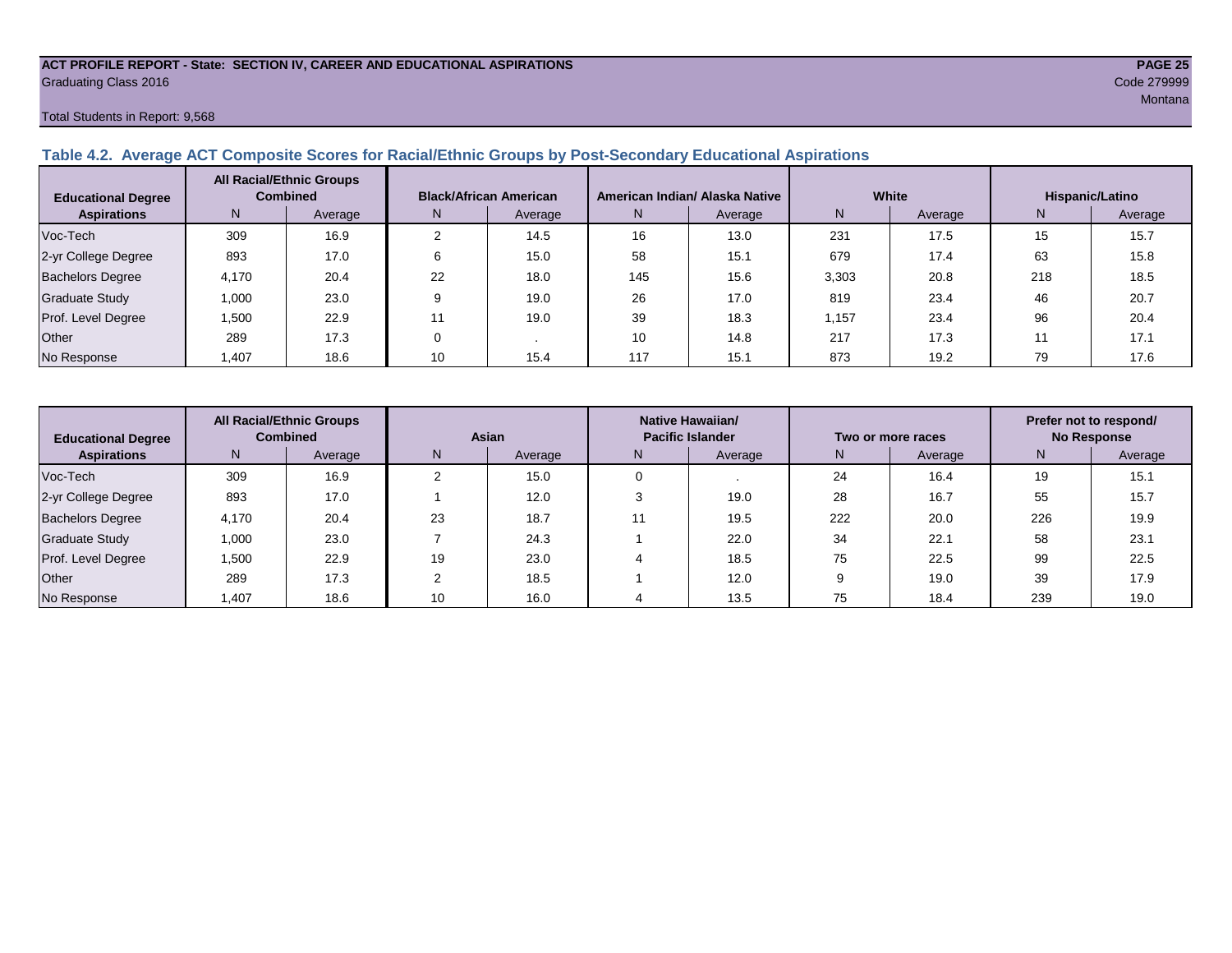# **ACT PROFILE REPORT - State: SECTION IV, CAREER AND EDUCATIONAL ASPIRATIONS PAGE 26** Code 279999

#### Total Students in Report: 9,568

# **Table 4.3. Students' Score Report Preferences at Time of Testing**

|                                          |              |        |                           |          | <b>Percent of Students in</b> |                                           |           |           |                |                |                |
|------------------------------------------|--------------|--------|---------------------------|----------|-------------------------------|-------------------------------------------|-----------|-----------|----------------|----------------|----------------|
|                                          |              |        | <b>Number of Students</b> |          |                               | <b>College Readiness Standards Ranges</b> |           |           |                |                |                |
|                                          |              |        |                           | 2nd-6th  |                               |                                           |           |           |                |                |                |
| Name                                     | <b>State</b> | Total  | 1st Choice                | Choice   | $01 - 12$                     | $13 - 15$                                 | $16 - 19$ | $20 - 23$ | 24-27          | $28-32$        | 33-36          |
| MONTANA STATE UNIVERSITY-BOZEMAN         | Montana      | 4,029  | 1,762                     | 2,267    | $\overline{2}$                | 10                                        | 28        | 31        | 20             | 9              |                |
| UNIVERSITY OF MONTANA                    | Montana      | 3,624  | 1,357                     | 2,267    | $\overline{2}$                | 12                                        | 31        | 30        | 17             | $\overline{7}$ | 1              |
| <b>MONTANA STATE UNIVERSITY-BILLINGS</b> | Montana      | 1,471  | 466                       | 1,005    | 3                             | 17                                        | 36        | 29        | 12             | 3              | $\Omega$       |
| MONTANA TECH OF THE UNIV OF MONTANA      | Montana      | 1,007  | 307                       | 700      | $\overline{2}$                | 12                                        | 31        | 29        | 19             | $\overline{7}$ | $\Omega$       |
| <b>CARROLL COLLEGE</b>                   | Montana      | 810    | 200                       | 610      | 1                             | 10                                        | 25        | 32        | 21             | 10             | 1              |
| UNIVERSITY OF MONTANA WESTERN            | Montana      | 730    | 198                       | 532      | $\overline{4}$                | 17                                        | 41        | 26        | 9              | $\overline{2}$ | $\Omega$       |
| MONTANA STATE UNIVERSITY-NORTHERN        | Montana      | 525    | 198                       | 327      | 5                             | 21                                        | 41        | 23        | 8              |                | $\Omega$       |
| <b>ROCKY MOUNTAIN COLLEGE</b>            | Montana      | 490    | 76                        | 414      | $\overline{2}$                | 13                                        | 29        | 32        | 18             | 6              | $\Omega$       |
| UNIVERSITY OF WASHINGTON                 | Washington   | 458    | 77                        | 381      | $\overline{0}$                | $6\phantom{1}$                            | 18        | 29        | 26             | 17             | $\overline{2}$ |
| <b>STATE-NO COLLEGE PLANS</b>            | lowa         | 452    | 452                       | $\Omega$ | 10                            | 37                                        | 36        | 11        | $\overline{4}$ |                | $\Omega$       |
| FLATHEAD VALLEY COMMUNITY COLLEGE        | Montana      | 435    | 177                       | 258      | 5                             | 21                                        | 40        | 22        | 11             | $\overline{2}$ | 0              |
| <b>GREAT FALLS COLLEGE/MSU</b>           | Montana      | 377    | 101                       | 276      | 1                             | 25                                        | 40        | 24        | 8              | $\overline{2}$ | 0              |
| UNIVERSITY OF MONTANA-HELENA C OF TECH   | Montana      | 343    | 106                       | 237      | 5                             | 21                                        | 43        | 22        | 6              | 3              | $\Omega$       |
| UNIVERSITY OF GREAT FALLS                | Montana      | 339    | 55                        | 284      | $\overline{2}$                | 19                                        | 39        | 25        | 12             | $\overline{2}$ | $\Omega$       |
| UNIVERSITY OF OREGON                     | Oregon       | 313    | 62                        | 251      | $\overline{2}$                | 11                                        | 22        | 29        | 25             | 10             | $\mathbf{1}$   |
| <b>BOISE STATE UNIVERSITY</b>            | Idaho        | 242    | 61                        | 181      | 1                             | 8                                         | 32        | 33        | 21             | 4              | $\Omega$       |
| <b>NCAA ELIGIBILITY CENTER</b>           | Indiana      | 241    | 88                        | 153      | $\overline{2}$                | $\overline{7}$                            | 22        | 37        | 25             | 6              | 1              |
| <b>GONZAGA UNIVERSITY</b>                | Washington   | 238    | 42                        | 196      | 1                             | 10                                        | 18        | 32        | 21             | 14             | 3              |
| <b>ARIZONA STATE UNIVERSITY</b>          | Arizona      | 222    | 71                        | 151      | $\Omega$                      | 10                                        | 34        | 35        | 16             | 5              | $\Omega$       |
| MILES COMMUNITY COLLEGE                  | Montana      | 186    | 63                        | 123      | $6\phantom{1}$                | 22                                        | 43        | 17        | 10             | $\overline{2}$ | $\mathbf 0$    |
| <b>STANFORD UNIVERSITY</b>               | California   | 155    | 46                        | 109      | 1                             | 3                                         | 11        | 21        | 14             | 37             | 13             |
| <b>WASHINGTON STATE UNIVERSITY</b>       | Washington   | 150    | 23                        | 127      |                               | 4                                         | 23        | 35        | 21             | 15             | $\mathbf{1}$   |
| UNIVERSITY OF PORTLAND                   | Oregon       | 149    | 15                        | 134      | 1                             | $\overline{7}$                            | 17        | 26        | 34             | 13             | $\overline{2}$ |
| UNIVERSITY OF WYOMING                    | Wyoming      | 146    | 25                        | 121      | $\overline{2}$                | 10                                        | 27        | 35        | 16             | 10             | 0              |
| ART INSTITUTE OF SEATTLE THE             | Washington   | 143    | 29                        | 114      | $\overline{2}$                | 15                                        | 34        | 32        | 15             |                | 0              |
| <b>BRIGHAM YOUNG UNIVERSITY</b>          | Utah         | 143    | 54                        | 89       | $\overline{1}$                | $\overline{2}$                            | 14        | 27        | 29             | 22             | 5              |
| <b>COLORADO STATE UNIVERSITY</b>         | Colorado     | 143    | 34                        | 109      | $\Omega$                      | $\overline{7}$                            | 17        | 39        | 26             | 8              | 3              |
| <b>BRIGHAM YOUNG UNIVERSITY-IDAHO</b>    | Idaho        | 136    | 65                        | 71       |                               | $\overline{\mathcal{L}}$                  | 24        | 33        | 26             | 12             | 1              |
| <b>OREGON STATE UNIVERSITY</b>           | Oregon       | 135    | 20                        | 115      | $\Omega$                      | $\overline{7}$                            | 21        | 40        | 20             | 11             | $\mathbf 1$    |
| UNIV OF COLORADO-BOULDER                 | Colorado     | 125    | 29                        | 96       | $\Omega$                      | $\overline{7}$                            | 17        | 34        | 23             | 18             | 0              |
| All Other Institutions                   |              | 9,245  | 2,085                     | 7,160    | 3                             | $\overline{13}$                           | 28        | 26        | 18             | 10             | $\overline{2}$ |
| Total                                    |              | 27,202 | 8,344                     | 18,858   | $\overline{2}$                | $\overline{13}$                           | 30        | 28        | 17             | 8              | $\mathbf{1}$   |

de la construcción de la construcción de la construcción de la construcción de la construcción de la construcc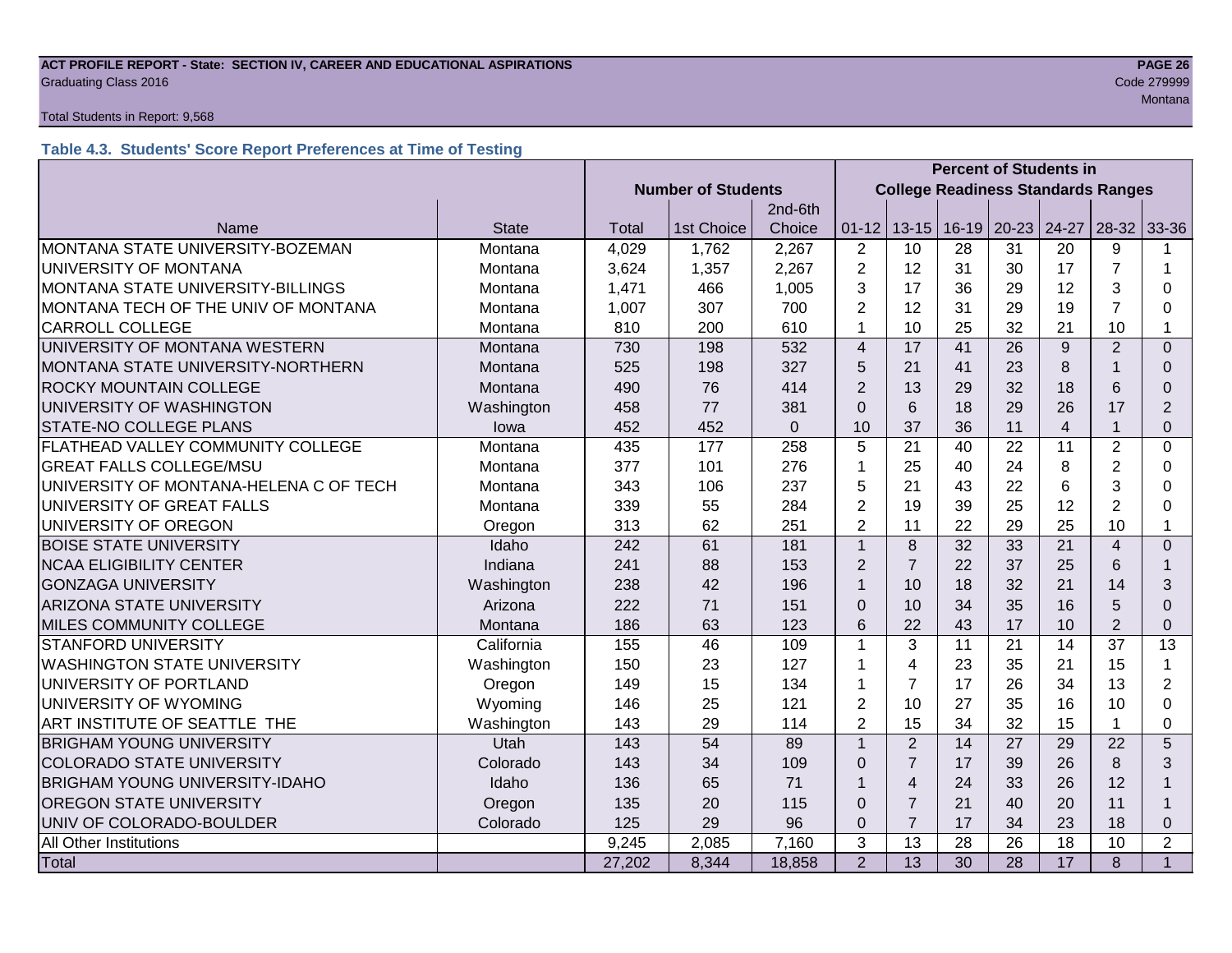# Section V Optional Writing Test Results

Beginning with the Graduating Class of 2013, all students whose scores are college reportable, both standard and extended time tests, are now included. Also beginning with the 2013 Graduating Class data, College Readiness Benchmarks for Reading and Science were updated to reflect the most recent college coursework research.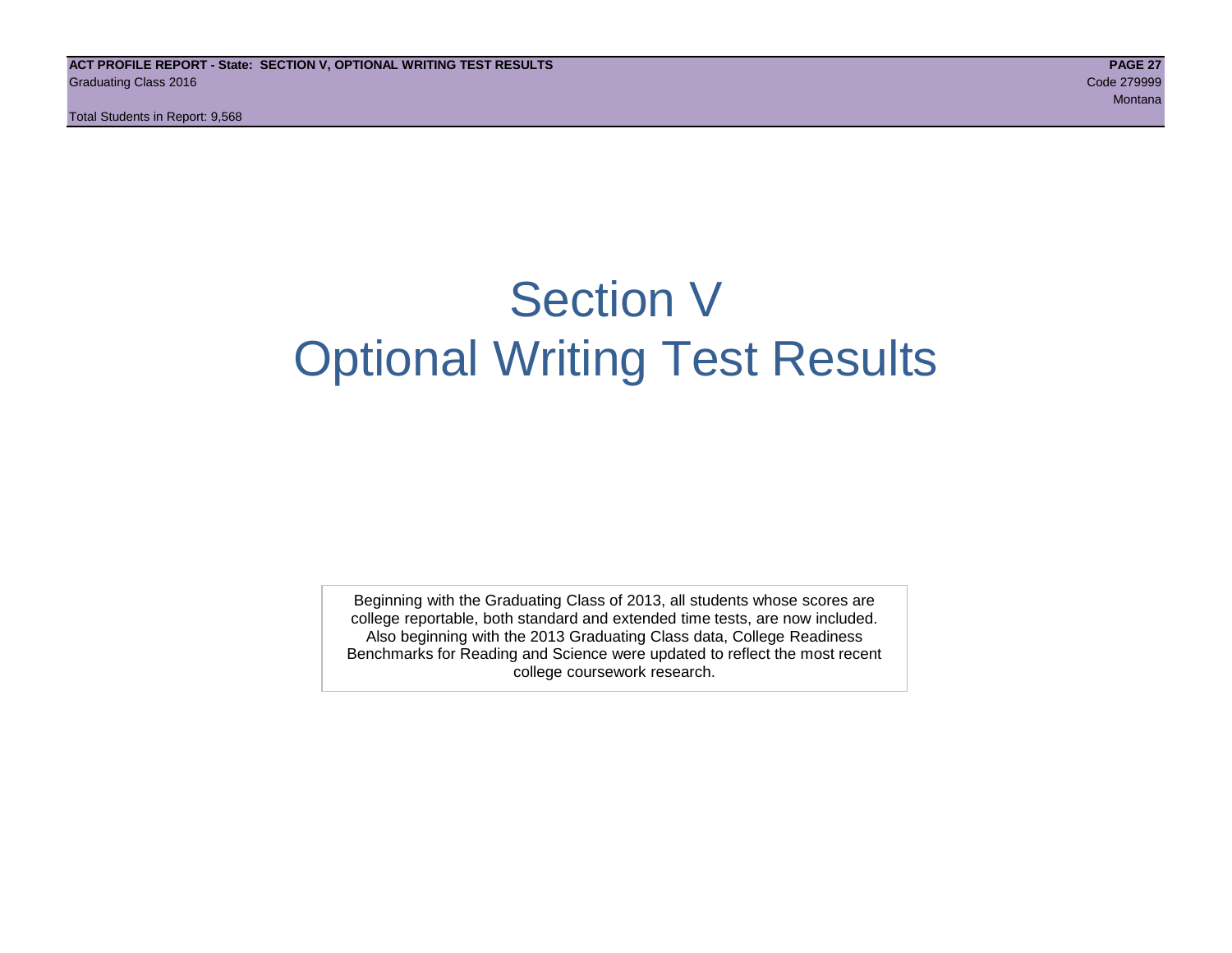#### **ACT PROFILE REPORT - State: SECTION V, OPTIONAL WRITING TEST RESULTS PAGE 28** Graduating Class 2016 Code 279999

#### Total Students in Report: 9,568

|                                 |              |          | <b>Average ACT Scores</b> |          |                |                 |              |          |                      |           |  |
|---------------------------------|--------------|----------|---------------------------|----------|----------------|-----------------|--------------|----------|----------------------|-----------|--|
|                                 |              |          |                           |          |                |                 |              |          |                      | English / |  |
|                                 |              | N        | Writing                   |          | <b>English</b> |                 | Reading      |          | <b>Language Arts</b> |           |  |
|                                 | <b>State</b> | National | <b>State</b>              | National | <b>State</b>   | <b>National</b> | <b>State</b> | National | <b>State</b>         | National  |  |
| <b>All Students</b>             | 1,696        | 519,922  | 19.2                      | 19.3     | 22.0           | 21.8            | 23.5         | 22.9     | 21.5                 | 21.3      |  |
| Black/African American          | 10           | 67.101   | 15.9                      | 16.2     | 19.7           | 17.6            | 21.3         | 19.1     | 18.9                 | 17.6      |  |
| American Indian/Alaska Native   | 65           | 3,056    | 12.5                      | 16.1     | 15.0           | 17.6            | 16.9         | 19.3     | 14.7                 | 17.7      |  |
| <b>White</b>                    | ,363         | 234,063  | 19.5                      | 20.4     | 22.5           | 23.9            | 23.8         | 24.7     | 21.9                 | 23.0      |  |
| Hispanic/Latino                 | 77           | 116,135  | 18.1                      | 17.8     | 18.7           | 18.8            | 21.7         | 20.3     | 19.5                 | 19.0      |  |
| Asian                           | 14           | 44,606   | 19.4                      | 21.5     | 19.9           | 24.5            | 20.9         | 24.7     | 20.1                 | 23.6      |  |
| Native Hawaiian/Other Pac. Isl. |              | 1.742    | 18.0                      | 19.3     | 19.1           | 20.6            | 20.0         | 21.4     | 18.9                 | 20.4      |  |
| <b>ITwo or More Races</b>       | 84           | 21,475   | 18.4                      | 19.9     | 20.7           | 22.6            | 22.6         | 23.6     | 20.6                 | 22.0      |  |
| Prefer not/No Response          | 76           | 31,744   | 21.3                      | 19.9     | 25.6           | 22.8            | 26.9         | 23.8     | 24.5                 | 22.2      |  |
| Males                           | 720          | 220,204  | 18.8                      | 18.9     | 21.8           | 21.9            | 23.5         | 22.9     | 21.4                 | 21.2      |  |
| Females                         | 976          | 298,512  | 19.4                      | 19.6     | 22.2           | 21.8            | 23.4         | 22.8     | 21.7                 | 21.4      |  |
| No Response                     | 0            | 1,206    |                           | 16.3     |                | 16.8            |              | 19.0     |                      | 17.3      |  |

**Table 5.1. Average ACT Writing and English/Language Arts Scores by Race/Ethnicity and Gender for students who took ACT Writing<sup>1</sup>**

<sup>1</sup>Results based on students with ACT Writing scores from test events beginning September 2015. Score scale is 1-36.

# **Table 5.2. Average ACT English and Writing Scores by Race/Ethnicity and Gender for students who took ACT Writing<sup>1</sup>**

|                                        |                                 |         | <b>Average ACT Scores</b> |                |              |                 |                         |           |  |  |
|----------------------------------------|---------------------------------|---------|---------------------------|----------------|--------------|-----------------|-------------------------|-----------|--|--|
|                                        |                                 |         |                           |                |              |                 |                         | English / |  |  |
|                                        |                                 | N       |                           | <b>English</b> |              | <b>Writing</b>  | <b>Writing Combined</b> |           |  |  |
|                                        | <b>State</b><br><b>National</b> |         | <b>State</b>              | National       | <b>State</b> | <b>National</b> | <b>State</b>            | National  |  |  |
| <b>All Students</b>                    | 7,029                           | 754,169 | 18.0                      | 19.6           | 5.9          | 6.2             | 17.1                    | 18.6      |  |  |
| Black/African American                 | 43                              | 85,940  | 15.3                      | 14.6           | 5.2          | 5.1             | 14.5                    | 13.9      |  |  |
| <b>IAmerican Indian/Alaska Native</b>  | 329                             | 5,558   | 13.2                      | 15.2           | 4.5          | 5.0             | 12.3                    | 14.2      |  |  |
| <b>White</b>                           | 5,218                           | 407,944 | 18.6                      | 21.4           | 6.1          | 6.5             | 17.6                    | 20.2      |  |  |
| Hispanic/Latino                        | 408                             | 115,338 | 16.3                      | 17.1           | 5.5          | 6.0             | 15.5                    | 16.5      |  |  |
| Asian                                  | 43                              | 30,233  | 16.9                      | 23.2           | 5.9          | 7.1             | 16.3                    | 22.0      |  |  |
| <b>Native Hawaiian/Other Pac. Isl.</b> | 16                              | 3,063   | 15.4                      | 15.9           | 5.9          | 5.6             | 15.2                    | 15.3      |  |  |
| <b>Two or More Races</b>               | 351                             | 32,453  | 17.8                      | 19.6           | 5.9          | 6.2             | 16.9                    | 18.5      |  |  |
| Prefer not/No Response                 | 621                             | 73.640  | 17.3                      | 18.8           | 5.6          | 6.0             | 16.4                    | 17.7      |  |  |
| Males                                  | 3,535                           | 367,696 | 17.5                      | 19.2           | 5.5          | 5.9             | 16.3                    | 18.0      |  |  |
| Females                                | 3,196                           | 356,634 | 18.7                      | 20.3           | 6.4          | 6.6             | 18.1                    | 19.4      |  |  |
| No Response                            | 298                             | 29,839  | 16.8                      | 16.7           | 5.5          | 5.5             | 15.8                    | 15.8      |  |  |

<sup>1</sup>Results based on students with ACT Writing scores from test events before September 2015. Score scale is 2-12.